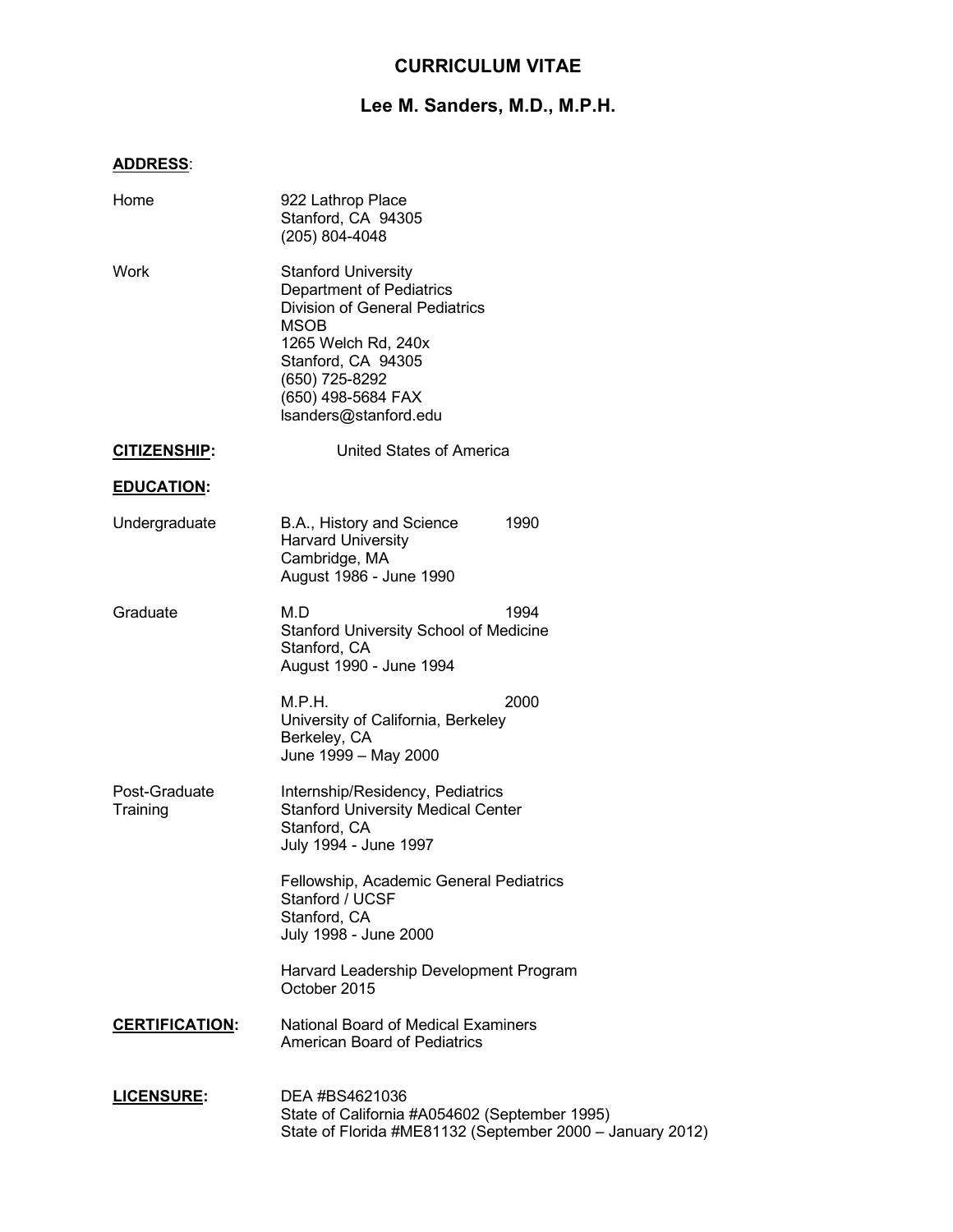#### **ACADEMIC APPOINTMENTS:**

Instructor of Clinical Pediatrics Stanford University School of Medicine, Stanford, CA July 1998 – June 2000

Assistant Professor of Pediatrics University of Miami School of Medicine, Miami, FL July 2000 - June 2006

Associate Professor of Pediatrics University of Miami School of Medicine, Miami, FL July 2006 - September 2011

Associate Professor, Department of Pediatrics Stanford University School of Medicine, Stanford, CA October 2011 – Present

Associate Professor, Department of Health Research and Policy (by Courtesy) Division of Epidemiology Stanford University School of Medicine, Stanford, CA November 2016 – Present

## **ADMINISTRATIVE APPOINTMENTS:**

Course Director Pediatric Advocacy Training Department of Pediatrics University of Miami School of Medicine July 2001 – September 2011

Research Director Division of General and Community Pediatrics University of Miami School of Medicine September 2003 - September 2011

Medical Director Jay Weiss Center for Social Medicine and Health Equity University of Miami School of Medicine June 2010 – September 2011

Co-Director Center for Policy, Outcomes and Prevention Stanford University July 2012 - Present

Service Chief, General Pediatrics Lucille Packard Children's Hospital September 2014 - Present

Chief, Division of General Pediatrics Stanford University September 2014 – Present

## **HOSPITAL / HEALTH CENTER APPOINTMENTS:**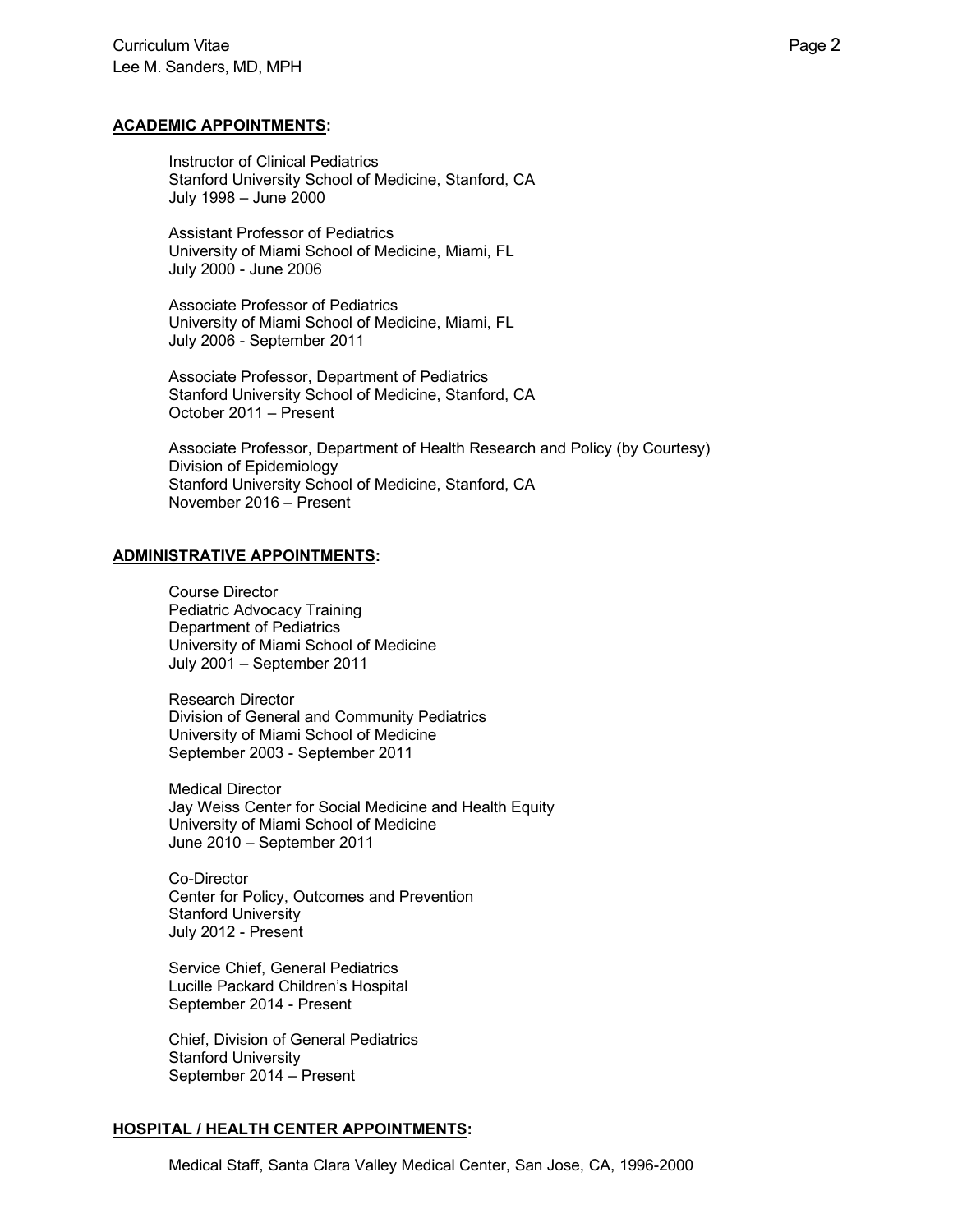Medical Staff, Kaiser Permanente Medical Center, Santa Clara, CA, 1996-2000 Volunteer Physician, Arbor Free Clinic, Stanford University 1994-2000 Volunteer Physician, Medicos Voladores (Mexico), 1997 Medical Staff (locums), Coastside Clinic, Half Moon Bay, CA 1997 Medical Staff (locums), Monterey Bay Pediatrics, Monterey, CA 1997 Medical Staff, Lucile Packard Children's Hospital and Clinics, Stanford, CA 1998-2000 Medical Staff, Jackson Memorial Hospital, Miami, FL 2000-2011 Medical Staff, University of Miami Health Center (UHealth), Miami, FL 2000-2011 Volunteer Physician, DOCS Health Fairs, Miami-Dade County 2001-2008 Volunteer Physician, Project MediShare Hospital, Port-au-Prince Haiti 2010 Medical Staff, Stanford University Medical Center, Stanford, CA, 2011 - Present Medical Staff, Lucille Packard Children's Hospital, Stanford, CA, 2011 – Present

## **PROFESSIONAL ACTIVITIES:**

Local

Co-Director, Stanford Health Policy Forum 1991-1992 Mentor, PALS Program for Children with Chronic Illness, Stanford University 1991-1993 Counselor, Diabetes Camp (Camp de los Niños), Northern California 1992 Founder, Reach Out and Read (Vamos a Leer), LPCH, Stanford University 1996-2000 Member, Clinical Pathways Committee for Asthma, LPCH, Stanford University 1998-2000 Member, Pediatric Ethics Committee, LPCH, Stanford University 1994-2000 Member, Pediatric Ethics Committee, Jackson Memorial Hospital 2001-2011 Member, Dean's Committee on Faculty Research, University of Miami, 2002-2004 Chair, Pediatric Housestaff Education Committee, University of Miami 2003-2011 Advisor, PhD Program in Pediatric Psychology, University of Miami 2003-2006 Member, Faculty Senate, University of Miami 2005-2006 Member, Committee on Scholarly Pathways, University of Miami School of Medicine 2006-2011 Mentor, Scholarly Concentration in Health Equity, University of Miami School of Medicine 1007-2011 Mentor, Undergraduate Program in Human Biology, Stanford University 2011-Present Mentor, Medical Scholars Program, Stanford University 2012-Present Member, Executive Cte., Complex Care, LPCH, Stanford University 2011-Present Member, Professional Practice Evaluation Committee, LPCH, Stanford University 2014-Present Member, Executive Cte., Faculty Practice Organization, LPCH, Stanford University 2014-Present Member, Medical Executive Cte., LPCH, Stanford University 2014-Present Advisor, Research in Child Health Meetings, LPCH, Stanford University 2013-Present Member, Scholarly Oversight Committee, Neonatology, Stanford University 2012-Present Member, Scholarly Oversight Committee, Pediatric Oncology, Stanford University 2013-Present Member, Scholarly Oversight Committee, Pediatric Endocrinology, Stanford University 2014-Present

## Regional

Founder and Director, Reach Out and Read Miami 2002-2011 Founder and Director, Reach Out and Read Florida 2003-2011 Member, Miami-Dade County Family Learning Partnership 2001-2011 Health Consultant, Miami-Dade Head Start Centers 2002-2004 Member, Task Force on Health Disparities, Miami-Dade Council for Community and Justice 2004-5 Member, Advocacy Committee, Florida Chapter of AAP 2004-2011 Chair, Evaluation Committee, Miami-Dade Community Health Access Program 2005-2006 Medical Director, Children's Medical Services of Miami-Dade County 2006-2011 Medical Director, Peninsula Family Advocacy Program, San Mateo, CA 2012- Present

## National/International

American Academy of Pediatrics (AAP)

Health Literacy Program Advisory Committee 2005-2008 National Advisory Board, Community Pediatrics Training Initiative, AAP 2006-2008 National Advisory Board, Dyson Initiative National Evaluation 2006-Present National Advisory Board, Genetics in Primary Care Initiative 2012 Academic Pediatric Association (APA)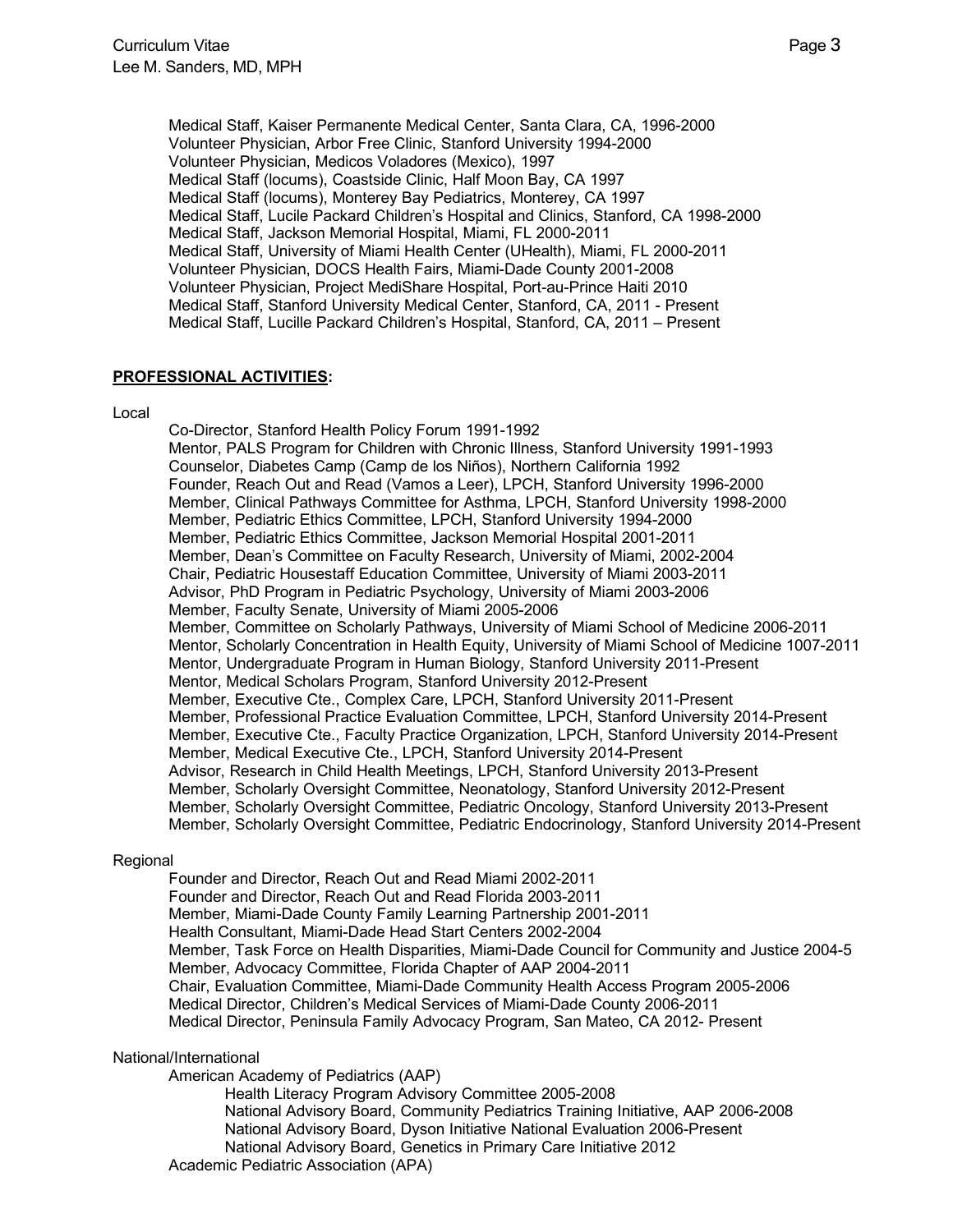Nominating Committee 2007-2009 Founding Co-Chair, Health Literacy Special Interest Group 2009-2015 Reach Out and Read National (ROR) Member, National Advisory Board 2007-Present Centers for Disease and Prevention (CDC) Member, Advisory Panel on Child Medication Use 2008-2012 National Institutes of Health (NIH) Special Emphasis Panel on Health Literacy 2007 National Board of Medical Examiners (NBME) Member, USMLE Committee (Epidemiology) 2011-2012 Society for Pediatric Research (SPR) Council Member 2012-2015

## **HONORS AND AWARDS:**

| Undergraduate | U.S Presidential Scholar<br>John Harvard Scholarship                                                                                                                                                                                                |
|---------------|-----------------------------------------------------------------------------------------------------------------------------------------------------------------------------------------------------------------------------------------------------|
| Graduate      | <b>Stanford Medical Scholars</b>                                                                                                                                                                                                                    |
| Post Graduate | Miami-Dade Community Service Award<br>Who's Who in America<br>Best Doctors in America<br>Robert Wood Johnson Foundation Generalist Physician Faculty Scholar<br>Mentorship Award, Academic Pediatrics Association<br>Society for Pediatric Research |

## **PUBLICATIONS (Peer-reviewed):**

- 1. Kelly S, Marshall PA, **Sanders LM,** Raffin TA, Koenig BA. Understanding the practice of ethics consultation: Results of an ethnographic multi-site study. J Clinical Ethics. 1997;8(2):136-49.
- 2. **Sanders LM,** Gershon TD, Huffman LC, Mendoza FS. Prescribing books for immigrant children: a pilot study to promote emergent literacy among the children of Mexican-American immigrants, in press. Arch Pediatr Adolesc Med. 2000;Aug 154(8):771-7.
- 3. **Sanders LM,** McCullough JR. Helping families improve self-management of pediatric asthma: a guide for the primary care physician. Pediatric Case Reviews 2002;2(2):112-25.
- 4. **Sanders LM,** Zacur G, Haecker T, Klass P. Number of children's books in the home: an indicator of parent health literacy. Ambul Pediatr. 2004;4:424-28.
- 5. Chamberlain LJ. **Sanders LM.** Takayama JI. Child advocacy training: curriculum outcomes and resident satisfaction. Arch Pediatr Adolesc Med*.* 2005;159(9):842-7. \* *Participated actively in study design and implementation, including primary roles in design of intervention, outcome measures, analyss, and context.*
- 6. Chamberlain LJ, **Sanders LM,** Takayama JI. Advocacy by any other name would smell as sweet. [Comment. Letter] Arch Pediatr Adolesc Med*.* 2006*;*160(4):453.
- 7. Solomon BS, Blaschke GS, West DC, Pan RJ, **Sanders LM,** Swigonski N, Willis E, Schwarz D. Residents' perceptions of benefits, constraints and expected involvement in community-based activities. Ambul Pediatr. 2006;6:337-41. \* *As site lead for the Community Pediatrics Training Initiative (CPTI), I participated actively in study design and implementation, including primary roles in suggesting, outcome measures, subject recruitment and retention, analysis, and context.*
- 8. Brosco JP, Mattingly M, **Sanders LM**. Impact of Specific Medical Interventions on Reducing the Prevalence of Mental Retardation**.** Arch Pediatr Adolesc Med. 2006;160:302-09.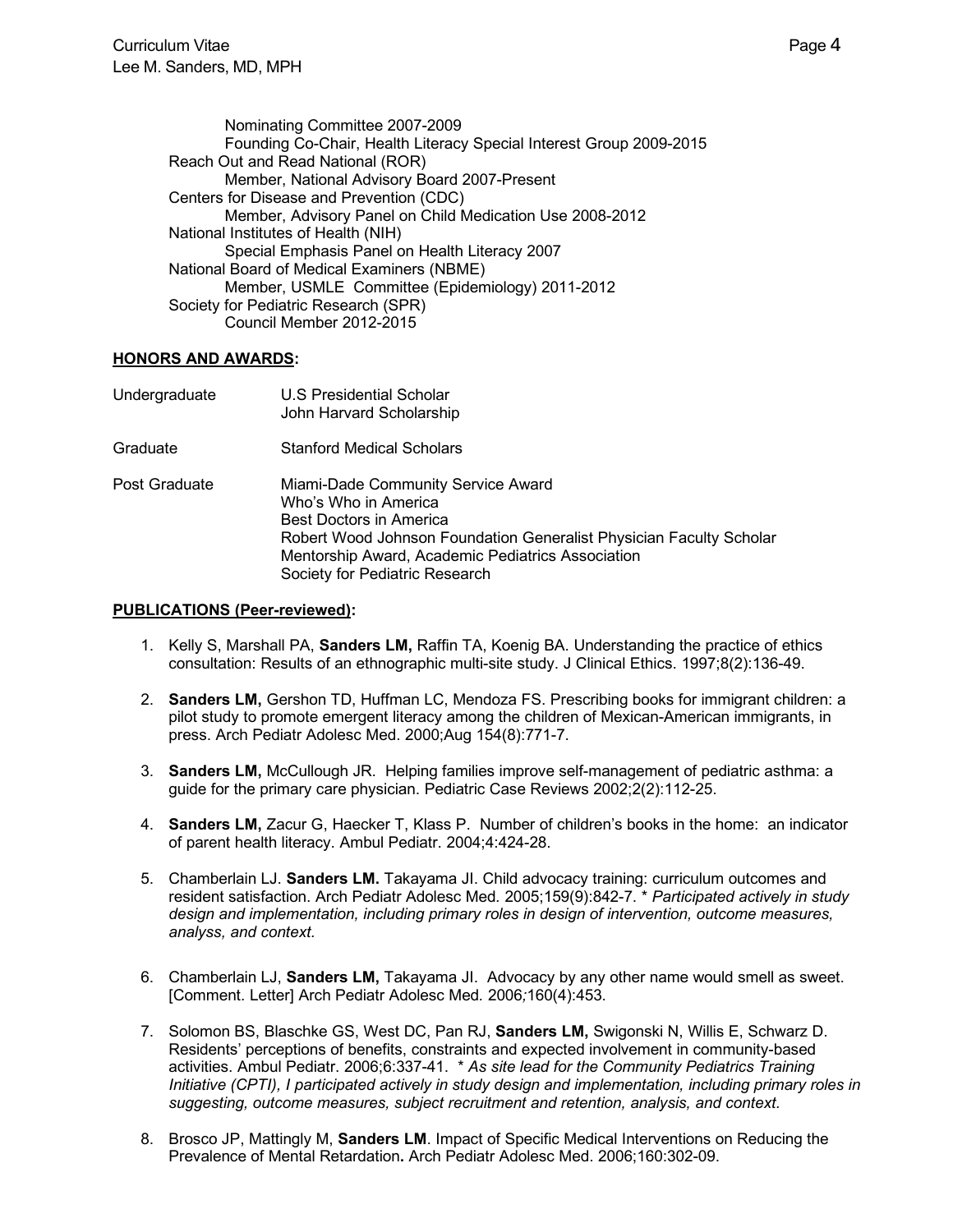- 9. Minkovitz CS. Chandra A. Solomon BS. **Sanders LM.** Grason HA. Carraccio C. Factors influencing community pediatrics training in residency. J Pediatr. 2007;150(2):119-20, 120.e1-2. \* *As site lead for the Community Pediatrics Training Initiative (CPTI),\* I participated actively in study design and implementation, including primary roles in suggesting, outcome measures, subject recruitment and retention, analysis, and context.*
- 10. **Sanders LM,** Thompson VT, Wilkinson JD. Caregiver Health Literacy and the Use of Child Health Services. Pediatrics 2007;119:86-92.
- 11. **Sanders LM,** Federico S, Klass P, Dreyer B, Abrams MA.Health Literacy in Pediatrics: A Systematic Review. Arch Pediatr Adolesc Med. 2009;163(2):131-40.
- 12. Lokker N, **Sanders LM,** Perrin E; Kumar E; Finkle J; Franco, V; Choi, L; Johnston P; Rothman R. Parental Misinterpretations of Over-the-Counter Pediatric Cough and Cold Medication Labels. Pediatrics 2009;123:1464-71. *\*As co-founder and co-PI of the Greenlight Study Team and co-author of the PHLAT items, I participated actively in study design, implementation, recruitment, data analysis, and interpretation.*
- 13. Yin HS, Johnson M, Mendelsohn AM, Abrams MA, **Sanders LM,** Dreyer BD. The **Health Literacy** of Parents in the United States: A Nationally Representative Study. Pediatrics 2009; 124: S289- S298. *\* I helped conceive of the study design and methods, and contributed to the interpretation of study results.*
- 14. **Sanders LM,** Shaw JS, Guez G, Baur C, Rudd R. Health literacy and child health promotion: implications for research, clinical care, and public policy. Pediatrics 2009 Nov;124 Suppl 3:S306-14.
- 15. Brosco JP, **Sanders LM,** Guez G, Lantos JD. Historical trends in low birth weight. Arch Pediatr Adolesc Med. 2010;164(1):99-100.
- 16. Brosco JP, **Sanders LM,** Guez G, Feudtner C. The Lure of Treatment: Expanded Newborn Screening and the Curious Case of Histidinemia. Pediatrics 2010; doi:10.1542/peds.2009-2060. *\* I helped conceive of the study design and methods, and contributed significantly to the interpretation of study results.*
- 17. Ciampa PJ, Kumar D, Barkin SL, **Sanders LM,** Yin HS, Perrin EM, Rothman RL. Interventions Aimed at Impacting Obesity in Children Under the Age of Two: A Systematic Review. Arch Pediatr Adolesc Med*.* 2010*;*164(12):1098-1104. *\* I helped conceive of the study design and methods, and contributed to the interpretation of study results.*
- 18. Yin HS, Wolf MS, Dreyer BP, **Sanders LM**, Parker RM. Evaluation of consistency in dosing directions and measuring devices for pediatric nonprescription liquid medications. JAMA 2010;304(23):2595-602. *\* I helped conceive of the study design and methods, and contributed to the interpretation of study results.*
- 19. Kumar D, **Sanders LM,** Perrin EM, Lokker N, Patterson B, Gunn V, Finkle J, Franco V, Choi L, Rothman RL. "Parental understanding of infant health information: Health literacy, numeracy, and the Parental Health Literacy Activities Test (PHLAT)." Acad Pediatr. 2010;10(5):309-16. *\*As cofounder and co-PI of the Greenlight Study Team and co-author of the PHLAT items, I participated actively in study design, implementation, recruitment, data analysis, and interpretation.*
- 20. Ciampa PJ; Kumar D, Barkin SL, **Sanders LM,** Yin HS, Perrin EM, Rothman RL "Interventions aimed at decreasing obesity in children younger than 2 years: a Systematic Review." Arch Pediatr Adolesc Med. 2010;164(12):1098-104. *\*As co-founder and co-PI of the Greenlight Study Team,I participated actively in study design, implementation, recruitment, data analysis, and interpretation.*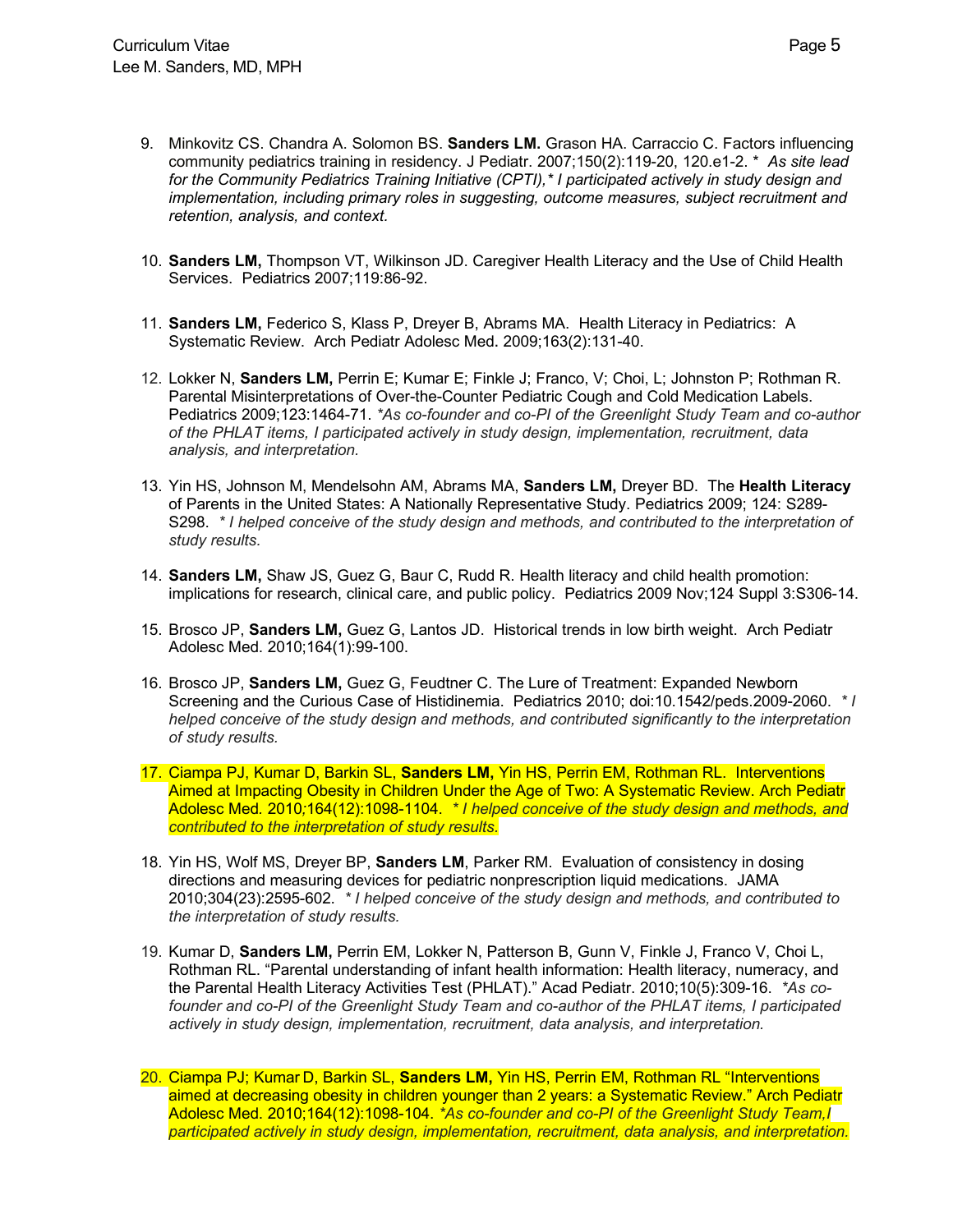- 21. Marcus EN, **Sanders LM,** Pereyra M, Del Toro Y, Romilly AP, Yepes M, Hooper MW, Jones BA. Mammography result notification letters: are they easy to read and understand? J Womens Health. 2011;20(4)545-51. *\* I helped conceive of the study design and methods, and contributed to the interpretation of study results.*
- 22. Yin HS, **Sanders LM,** Rothman RL, Dreyer BP, Mendelsohn AL, White RO, et al. Assessment of health literacy and numeracy among Spanish-speaking parents of young children. Acad Pediatr. 2012;12(4):68-74. \**As a co-author of the PHLAT (English and Spanish versions), I held a lead role in conceiving the study design, as well as in implementation, recruitment, data analysis, and interpretation.*
- 23. Ciampa PJ, White RO, Perrin EM, Yin HS, **Sanders LM,** Gayle EA, Rothman RL. The Association of Acculturation and Health Literacy, Numeracy and Health-Related Skills in Spanish-Speaking Caregivers of Young Children. J Immigr Minor Health. 2012; 15(3):492-8. \* \**As a co-author of the PHLAT (English and Spanish versions), I held a lead role in conceiving the study design and methods, and contributed to the interpretation of study results.*
- 24. Yin, H. S., Parker, R. M., Wolf, M. S., Mendelsohn, A. L., **Sanders LM,** Vivar, K. L., Carney K, Cerra ME, Dreyer BP. Health literacy assessment of labeling of pediatric nonprescription medications: examination of characteristics that may impair parent understanding. Acad Pediatr. 2012;12(4):288-296. *\* I helped conceive of the study design and methods, and contributed to the interpretation of study results.*
- 25. Marchante, A. N., Pulgaron, E. R., Daigre, A., Patiño-Fernandez, A. M., Sanchez, J., **Sanders LM,**  Delamater, A. M. Measurement of Parental Self-Efficacy for Diabetes Management in Young Children. Children's Health Care 2013. \**I participated actively in study design and implementation, including primary roles in suggesting, outcome measures, subject recruitment and retention, analysis, and context.*
- 26. Natale, R., Page, M., & **Sanders LM.** Nutrition and Physical Activity Practices in Childcare Centers Versus Family Childcare Homes. Early Childhood Education Journal 2013:1-8.
- 27. Dancel, L., Perrin, E. M., Yin, H. S., **Sanders LM,** Delamater, A., Perreira, K., & Rothman, R. Su1093 Acculturation and Infant Feeding Styles in a Latino Population: Results From an Ongoing Randomized Controlled Trial of Obesity Prevention. Gastroenterology 2013 144(5);S-397.\* \**I participated actively in study design and implementation, including primary roles in suggesting, outcome measures, subject recruitment and retention, analysis, and context.*
- 28. Brosco JP, **Sanders LM**, Dowling M, Guez G. Impact of specific medical interventions in early childhood on increasing the prevalence of later intellectual disability. JAMA Pediatr..2013 Jun;167(6):544-8. PMID: 23699900 \**I participated actively in study design and implementation, including primary roles analysis and context.*
- 29. Grin BM, Gayle TL, Saravia DC, **Sanders LM**. Use of farmers markets by mothers of WIC recipients, Miami-Dade County, Florida, 2011. Prev Chronic Dis. 2013 Jun 13;10:E95. PMID: 23764344
- 30. Robinson TN, Matheson D, Desai M, Wilson DM, Weintraub DL, Haskell WL, McClain A, McClure S, Banda JA, **Sanders LM**, Haydel KF, Killen JD. Family, community and clinic collaboration to treat overweight and obese children: Stanford GOALS-A randomized controlled trial of a three-year, multicomponent, multi-level, multi-setting intervention. Contemp Clin Trials. 2013 Nov;36(2):421-35. doi: 10.1016/j.cct.2013.09.001. PMID: 24028942 \* \**I participated actively in study design and implementation, including primary roles in providing medical and primary-care contextt.*
- 31. Pulgarón ER, **Sanders LM**, Patiño-Fernandez AM, Wile D, Sanchez J, Rothman RL, Delamater AM. Glycemic control in young children with diabetes: the role of parental health literacy. Patient Educ Couns. 2014 Jan;94(1):67-70. PMID: 24091252 \* \**I participated actively in study design and implementation, including primary roles in suggesting predictor and outcome measures, analysis,*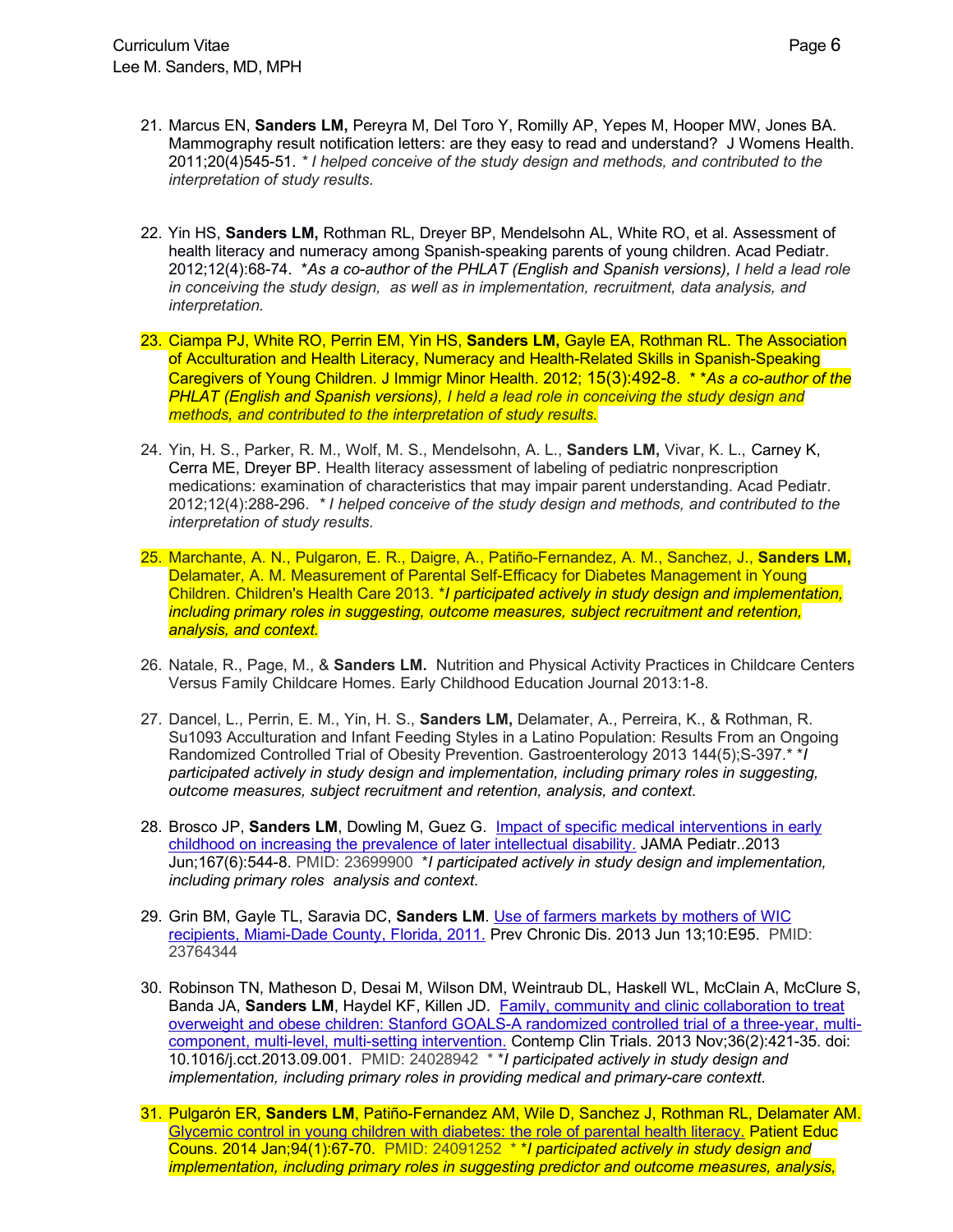#### *and context.*

- 32. Yin HS, **Sanders LM**, Rothman RL, Shustak R, Eden SK, Shintani A, Cerra ME, Cruzatte EF, Perrin EM. Parent health literacy and "obesogenic" feeding and physical activity-related infant care behaviors. J Pediatr. 2014 Mar;164(3):577-83. PMID: 24370343 *\*As co-founder and co-PI of the Greenlight Study Team, I participated actively in study design, implementation, recruitment, data analysis, and interpretation.*
- 33. Knapp C, Chakravorty S, Madden V, Baron-Lee J, Gubernick R, Kairys S, Pelaez-Velez C, **Sanders LM**, Thompson L. Assessing Patient Experiences in the Pediatric Patient-Centered Medical Home: A Comparison of Two Instruments. Matern Child Health J. 2014 Mar 2. PMID: 24585412 *\* I participated actively in study design, recruitment, analysis, and interpretation.*
- 34. Eneriz-Wiemer M, **Sanders LM**, Barr DA, Mendoza FS. Parental limited English proficiency and health outcomes for children with special health care needs: a systematic review. Acad Pediatr. 2014 Mar-Apr;14(2):128-36. PMID: 24602575 *\* As lead mentor on this fellow-initiated project, I was actively and intimately engaged in the design, conduct, analysis and interpretation of study results.*
- 35. Perrin, E. M., Rothman, R. L., **Sanders LM**, Skinner, A. C., Eden, S. K., Shintani, A., et al. Racial and ethnic differences associated with feeding-and activity-related behaviors in infants. Pediatrics 2014 Apr;133(4):e857-67. doi: 10.1542/peds.2013-1326. PMID: 24639273 *\*As co-founder and co-PI of the Greenlight Study Team, I participated actively in study design, implementation, recruitment, data analysis, and interpretation.*
- 36. Heerman WJ, Perrin EM, Yin HS, **Sanders LM**, Eden SK, Shintani A, Coyne-Beasley T, Bronaugh AB, Barkin SL, Rothman RL. Health literacy and injury prevention behaviors among caregivers of infants. Am J Prev Med. 2014 May;46(5):449-56. PMID: 24745634 *\*As co-founder and co-PI of the Greenlight Study Team, I participated actively in study design, implementation, recruitment, data analysis, and interpretation.*
- 37. **Sanders LM**, Perrin EM, Yin HS, Bronaugh A, Rothman RL; Greenlight Study Team."Greenlight study": a controlled trial of low-literacy, early childhood obesity prevention. Pediatrics 2014 Jun;133(6):e1724-37. PMID: 24819570
- 38. Belkowitz J, **Sanders LM**, Zhang C, Agarwal G, Lichtstein D, Mechaber AJ, Chung EK. Teaching Health Advocacy to Medical Students: A Comparison Study. J Public Health Manag Pract. 2014 November/December;20(6):E10-E19. PMID: 24322841 *\* As lead mentor on this APA-Scholars- initiated project, I was actively and intimately engaged in the design, conduct, analysis and interpretation of study results.*
- 39. Buu, M. C., **Sanders LM**., Mayo, J., Milla, C. E., & Wise, P. H. (2015). Assessing differences in mortality rates and risk factors between Hispanic and non-Hispanic patients with cystic fibrosis in California. CHEST 2015. \* *\* As lead mentor on this fellow-initiated project, I was actively and intimately engaged in the design, conduct, analysis and interpretation of study results.*
- 40. Fernandes, S. M., Chamberlain, L. J., Grady, S., Saynina, O., Opotowsky, A. R., **Sanders LM**, Wise, P. H. Trends in Utilization of Specialty Care Centers in California for Adults With Congenital Heart Disease. Am J Cardiology. 2015;115(9):1298-1304. *\* I was actively engaged in the design, conduct, analysis and interpretation of study results.*
- 41. Sarkar, M., **Sanders, L. M.,** Kelleher, K. J., & Chisolm, D. J. Psychosocial Health, e-Health Literacy, and Perceptions of e-Health as Predictors and Moderators of e-Health Use Among Caregivers of Children with Special Healthcare Needs. *Telemedicine and e-Health* 2015. \* *As lead external mentor on this project, I was actively engaged in the design, health-literacy content, conduct, analysis and interpretation of study results.*
- 42. Bogetz, J. F., Gabhart, J. M., Rassbach, C. E., **Sanders LM,** Mendoza, F. S., Bergman, D. A., Blankenburg, R. L. Outcomes of a Randomized Controlled Educational Intervention to Train Pediatric Residents on Caring for Children With Special Health Care Needs.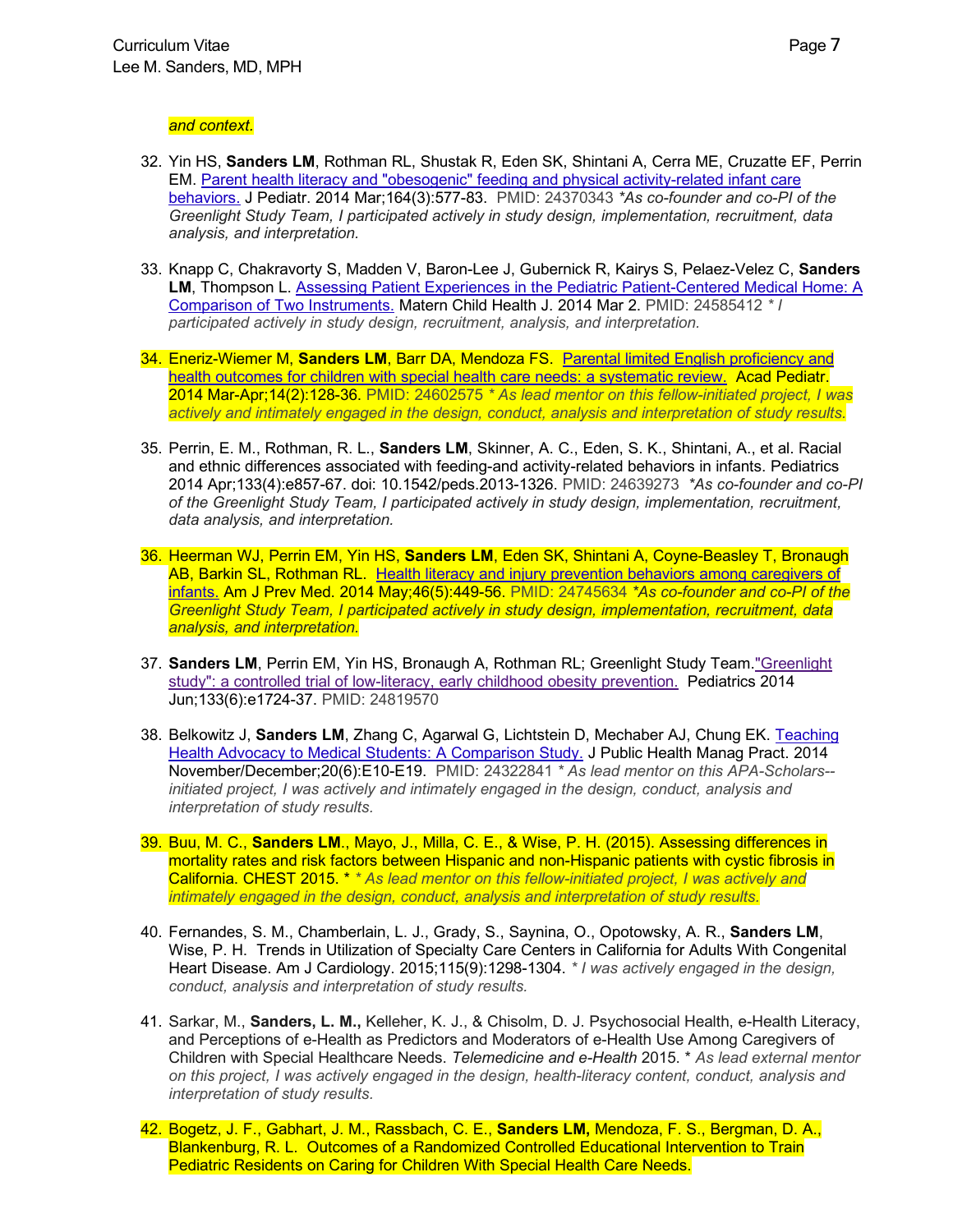Clin Pediatr. 2015;54(7):659-666. *\* As lead mentor on this fellow-initiated project, I was actively and intimately engaged in the design, conduct, analysis and interpretation of study results.*

- 43. Chamberlain LJ, Fernandes, SM, Saynina O, Grady S.,**Sanders LM**, Staves K., Wise PH. Variation in Use of Pediatric Cardiology Subspecialty Care A Total Population Study in California, 1983 to 2011 J Am College of Cardiology 2015;66(1):37-44. *\* I was actively engaged in the design, conduct, analysis and interpretation of study results.*
- 44. Swenson SM, Chamberlain LJ, **Sanders LM**, Sundaram, V., Wise, P. H. Outpatient Pharmacy Expenditures for Children With Serious Chronic Illness in California, 2010-2012. JAMA 2015; 314(4):405-407 *\* I was actively and intimately engaged in the design, conduct, analysis and interpretation of study results.*
- 45. Lee JM, Sundaram V., **Sanders LM**, Chamberlain, L., Wise, P. Health Care Utilization and Costs of Publicly-Insured Children with Diabetes in California. J Pediatr. 2015;167(2):449-54 e6. *\* As lead institutional contact on this fellow-initiated project, I was actively and intimately engaged in the design, conduct, analysis and interpretation of study results.*
- 46. Wood CT, Perreira, KM, Perrin EM, Yin HS, Rothman RL, **Sanders, L.M.,** Delamater, A.M., Bentley, M.E., Bronaugh, A.B. and Thompson, A.L. Confirmatory Factor Analysis of the Infant Feeding Styles Questionnaire in Latino Families. *Appetite 2016;* 100:118-25. *\*As co-founder and co-PI of the Greenlight Study Team, I participated actively in study design, implementation, recruitment, data analysis, and interpretation.*
- 47. Crossen SS, Wilson DM, Saynina O, **Sanders LM.** Outpatient Care Preceding Hospitalization for Diabetic Ketoacidosis. Pediatrics 2016; 137 (6). *As PI, I supervised the design, analysis and interpretation of study results.*
- 48. Wood CT, Skinner AC, Yin HS, Rothman RL, **Sanders LM,** Delamater AM, Perrin EM. Bottle size and weight gain in formula-fed infants. Pediatrics 2016; 138 (1). *As co-founder and co-PI of the Greenlight Study Team, I participated actively in study design, implementation, recruitment, data analysis, and interpretation, which was conducted by a fellow in general pediatrics.*
- 49. Steinberg JR, **Sanders LM,** Cousens S. Small-for-Gestational-Age Births are Associated with Maternal Relationship Status: A Population-Wide Analysis. Maternal and Child Health Journal 2016; 20 (8): 1651-1661. *As senior mentor on this student project, I advised the study design and participated actively in analysis and interpretation.*
- 50. Brown CL, Skinner AC, Yin HS, Rothman RL, **Sanders LM,** Delamater AM, Ravanbakht SN, Perrin EM. Partental perceptions of weight during the first year of life. Academic Pediatrics 2016; 16 (6): 558- 564. *As co-founder and co-PI of the Greenlight Study Team, I participated actively in study design, implementation, recruitment, data analysis, and interpretation.*
- 51. Eneriz-Wiemer M, Saynina O, Sundaram V, Lee HS, Bhattacharya J, **Sanders LM**. Parent language: a predictor for neurodevelopmental follow-up care among infants with very low birth weight. Academic Pediatrics 2016; 16 (7): 645-652. *As senior mentor on this fellow's' project, I advised the study design and participated actively in analysis and interpretation.*
- 52. Destino, L. A., Valentine, M., Sheikhi, F. H., Starmer, A. J., Landrigan, C. P., **Sanders, LM**  Inpatient Hospital Factors and Resident Time With Patients and Families *PEDIATRICS*.2017; 139 (5).
- 53. Harris, L. M., Dreyer, B. P., Mendelsohn, A. L., Bailey, S. C., **Sanders, L. M.,** Wolf, M. S., Parker, R. M., Patel, D. A., Kim, K. Y., Jimenez, J. J., Jacobson, K., Smith, M., Yin, Liquid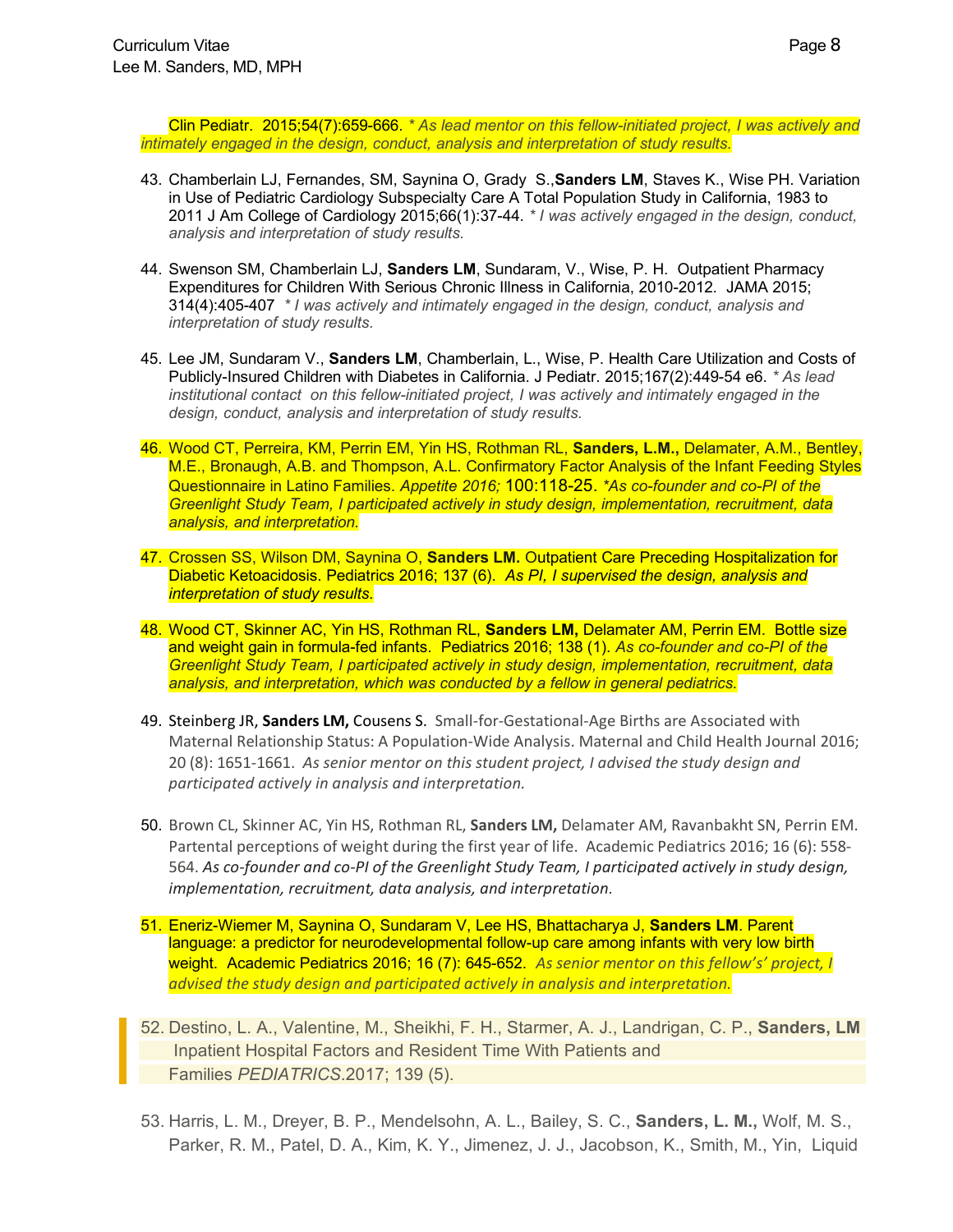Medication Dosing Errors by Hispanic Parents: Role of Health Literacy and English Proficiency *ACADEMIC PEDIATRICS* S.2017; 17 (4): 403-410. \*I was co-investigator and site PI on this multi-site project funded by NICHD R01.

- 54. Torres S, Parker, R. M., **Sanders, L. M.,** Wolf, M. S., Bailey, S., Patel, D. A., Jimenez, J. J., Kim, K. A., Dreyer, B. P., Mendelsohn, A., Yin, H. S. Parent Preferences and Perceptions of mLs and Teaspoons: Role of Health Literacy and Experience. *Academic pediatric* 2017. \*I am founding co-PI on this multi-site study funded by NICHD R01.
- 55. Flower, K. B., Skinner, A. C., Yin, H. S., Rothman, R. L., **Sanders, L. M**., Delamater, A., Perrin, E. Satisfaction With Communication In Primary Care For Spanish-Speaking And English-Speaking Parents**.** *Academic pediatrics* M.2017. \*I am founding co-PI on this multi-site study funded by NICHD R01.
- 56. Yin, H. S., Parker, R. M., **Sanders, L. M**., Dreyer, B. P., Mendelsohn, A., Bailey, S., Patel, D. A., Jimenez, J. J., Kim, K. A., Jacobson, K., Hedlund, L., Landa, R., Maness, L., Tailor Raythatha, P., McFadden, T., Wolf, M. S. Effect of Medication Label Units of Measure on Parent Choice of Dosing Tool: A Randomized Experiment. *Academic pediatrics* 2016; 16 (8): 734-741. \*I was co-investigator and site PI on this multi-site project funded by NICHD R01.
- 57. Heerman W. J., Perrin, E. M., **Sanders, L. M.,** Yin, H. S., Coyne-Beasley, T., Bronaugh, A. B., Barkin, S. L., Rothman, R. Racial and Ethnic Differences in Injury Prevention Behaviors Among Caregivers of Infants. *American journal of preventive medicine* 2016; 51 (4): 411- 418. \*I am founding co-PI on this multi-site study funded by NICHD R01.
- 58. Johnston, E. E., Alvarez, E. M., Saynina, O., **Sanders, L.,** Bhatia, S., & Chamberlain, L. J. (2016). Patterns of intensity of end-of-life care for adolescents and young adults with cancer: A populationbased study. J. Clinical Oncology34 (26): 132. PMID 28156594
- 59. Lin JL, Cohen E, **Sanders LM**. Shared decision making among children with medical complexity: results from a population-based survey. J. Peds, 2017. \*I was mentor to this KL-2 trainee as first author, and helped conceive and design the study.
- 60. Johnston EE, Alvarez E, Saynina O, **Sanders L,** Bhatia S, Chamberlain LJ. End-of-Life Intensity for Adolescents and Young Adults With Cancer: A Californian Population-Based Study That Shows Disparities. Journal of oncology practice. 2017 Aug 22;13(9):e770-81.
- 61. **Sanders LM,** Saynina O, Sundaram V, Lee H, Bhattacharya J, Wise PH. The legacy of birth: epidemiology and costs of neonatal diagnoses through age 21 years. [submitted]
- 62. Swenson SM, Saynina O, Clark CL, Wise PH, **Sanders LM.** Patterns of outpatient care for children with serious chronic illness: population-based analysis across California. [submitted]. \* Mentor of a medical student project.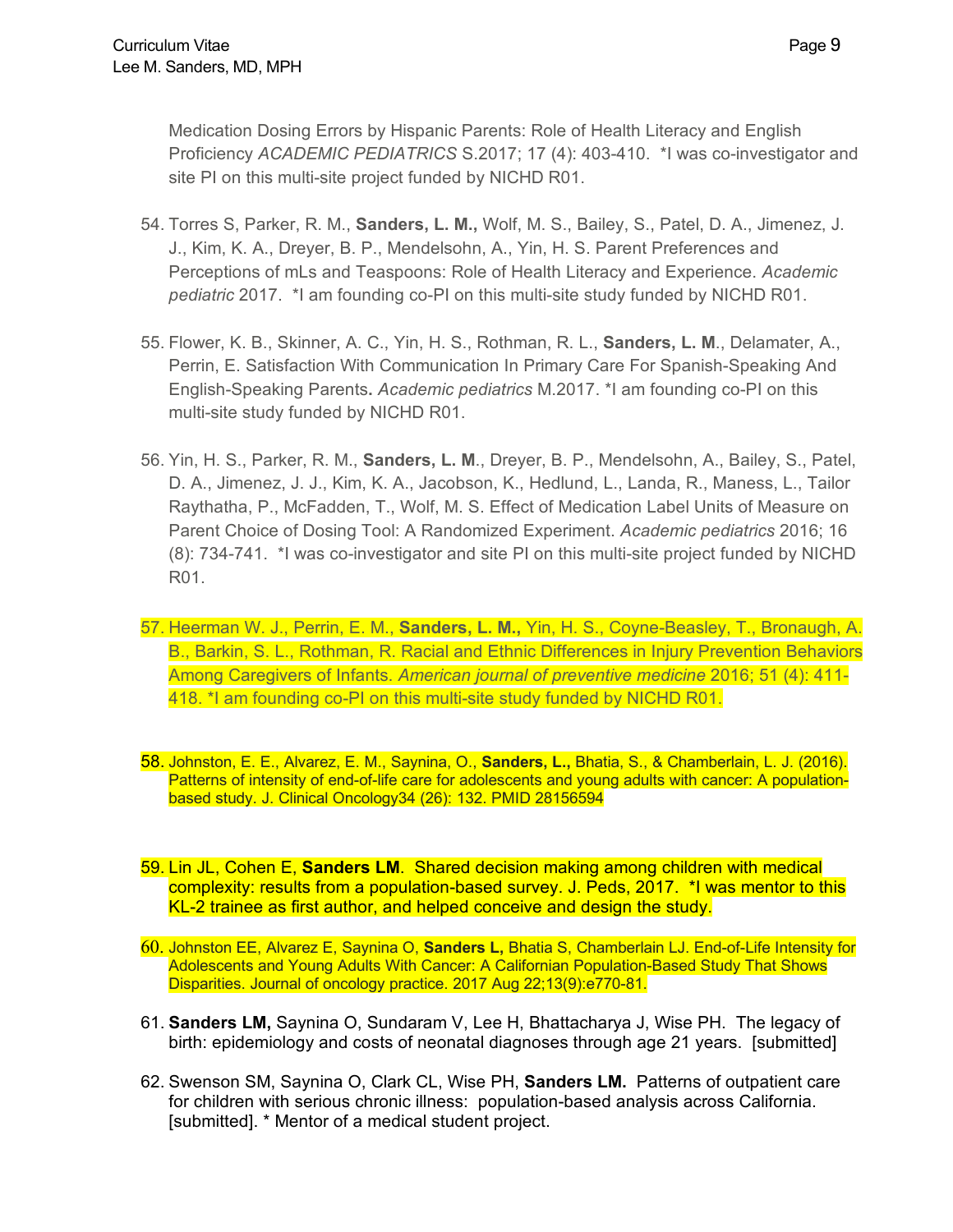- 63. Lenzi J, Saynina O, Fantini MP, Wise PH, **Sanders LM.** Child chronic illness co-morbidity: population-wide impact on hospital use and costs over two decades. [being prepared for submission] \*Mentored, post-doctoral project.
- 64. **Sanders LM,** Perrin EM, Yin HS, Delamater A, Schildcrout JS, Rothman RL, et al. Preventing Early Childhood Obesity: Results from a 2-year, randomized trial of a lowliteracy, primary-care intervention. [being prepared for submission] \*I am founding co-PI on this multi-site study funded by NICHD R01.
- 65. Johnson E, Saynina O, Wise PH, **Sanders LM.** Impact of Medicaid expansion on disparities in pediatric hospitalization for ambulatory-sensitive conditions. [being prepared for submission] \*I am senior faculty advisory on this undergraduate-trainee project.

## **INVITED CONTRIBUTIONS (Peer-reviewed):**

- 1. **Sanders LM**, Guidice L, Raffin TA. The ethics of fetal tissue transplantation. *Western Journal of Medicine* 1993; 159(3):400-7.
- 2. **Sanders LM**, Raffin TA. The ethics of withholding and withdrawing critical care. *Cambridge Quarterly of Health Ethics* 1993; 2: 175-184.
- 3. **Sanders LM,** Devney P, Young E, Raffin TA. The Organ Donation Committee: an ethically responsible approach to increasing the organ donation rate. *Chest* 1992; 102: 1572-1577.
- 4. **Sanders LM**, Robinson TN, Forster LQ, Plax K, Brosco J, Brito A. From bedside to neighborhood: a bridge for evidence-based community pediatrics. *Pediatrics*, 2005; 115: 1142-1147.
- 5. **Sanders LM,** Marcus ES. [Book Review] Advancing Health Literacy: A Framework for Understanding and Action (Zarcadoulas C, Pleasant AF, Greer DS). New England Journal of Medicine 356 (2007): 757-758.
- 6. **Sanders LM.** "Health literacy and health reform: where do children fit in?" Health Literacy Implications for Health Care Reform (Institute of Medicine, NAP, 2011), 101-114.
- 7. Fernandes, S. M., **Sanders, L. M.**. Patient-centered medical home for patients with complex congenital heart disease. *Current opinion in pediatrics* 2015; *27*(5): 581-586.
- 8. Navsaria D, **Sanders LM.** Early Literacy Promotion in the Digital Age. Pediatric Clinics of North America 2015.

## **BOOKS and CHAPTERS:**

- 1. "Health Literacy." Encyclopedia of Behavioral Medicine, 2012.
- 2. "Community-based, Participatory Research." Encyclopedia of Behavioral Medicine, 2012.
- 3. "Breastfeeding." Visual Diagnosis in Pediatrics (Lippincott, 2013), Eds: Chung EK, et al.
- 4. Forster LQ, **Sanders LM.** "Breastfeeding." Visual Diagnosis in Pediatrics (Lippincott, 2010), Eds: Chung EK, et al.
- **5.** "Heredity Metabolic Disorders." Merck Manual Home Health Handbook (Merck, 2009-Present).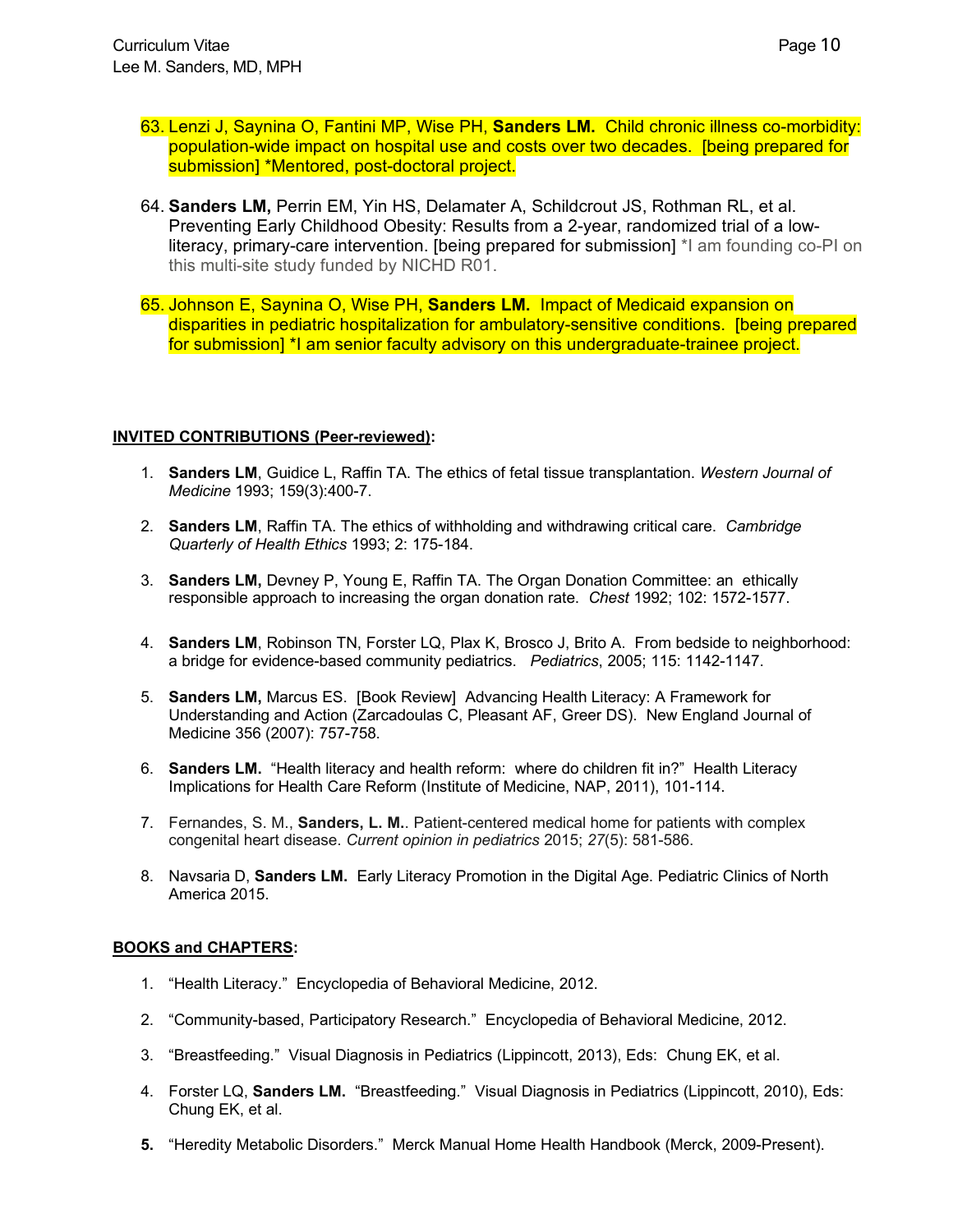- 6. "Bronchiolitis: A Systematic Review." Online Textbook of Evidence-based Medicine. American College of Physicians. 2008.
- 7. "Precocious Puberty." *Chief Complaints in Pediatrics* (PocketMedicine, 2002).

## **Selected ABSTRACTS (since 1999)**

- 1. Eneriz-Wiember M, **Sanders LM,** Mendoza FS, Wang CJ. Parent language: a predictor of inhospital mortality and length of stay among very low birthweight infants. PAS, San Diego 2015.
- 2. Destino L, Valentine M, Starmer A, Landrigan C, **Sanders LM.** Variation in resident time spent with patients: a time-motion study across 9 children's hospitals. PAS, San Diego 2015.
- 3. Cross SS, Wilson D, **Sanders LM.** Outpatient care use among children with recurrent DKA. PAS, San Diego, 2015.
- 4. Chamberlain LJ, Sundaram V, Uribe-Lietz P, **Sanders LM,** Wise PW. Health care exchanges: cost implications for children with medical complexity. PAS, San Diego 2015.
- 5. Yang FF, Schultz EM, McDonald K, **Sanders LM**. Assessing the quality of care for children with medical complexity. PAS, San Diego, 2015.
- 6. **Sanders LM**, Sundaram V, Chamberlain L, Wang E, Wise PW. Variations in health care use by children with chronic illness: a population-wide analysis. PAS, Vancouver 2014.
- 7. Eneriz-Wiemer M, Garay G, **Sanders LM.** Parent health literacy and care of child chronic illness: results of a qualitative study. PAS, Vancouver 2014.
- 8. Nwobu CO, Yin HS, Rothman RR, Perrin EM, Delamater A, Bronough A, **Sanders LM.** Improving pediatricians' use of effective communication techniques: observational results from the Greenlight intervention trial. PAS, Vancouver 2014.
- 9. **Sanders LM**, Sundaram V, Chamberlain LJ, Wang B, Wise PW. Patterns of care for chidren with chronic illness: results from a large, state-wide cohort. Pediatric Academic Societies, Washington, DC, 2013.
- 10. **Sanders LM,** Knapp C, Chakravorty S, Maddan V, Thompson L. Building a stable Medical Home: Staff Burnout and Medical-Home Infrastructure in 20 Primary Care Practices. PAS, Washington, DC 2013.
- 11. **Sanders LM,** Rothman R, Perrin EM, Yin HS.Parent access to and preferences for eHealth information: Results form a large, multi-site study. PAS, Washington, DC 2013.
- 12. Chamberlain LJ, Fernandes S, Saynina O, Grady S, **Sanders LM,** Wise PW. Variation in utilization of pediatric cardiology subspecialty care: a total population study in California 1983-2019. Pediatic Academic Societies, Washington, DC, 2013.
- 13. Chilsolm DJ, Kelleher KJ, Earley ER, **Sanders LM**. Transition planning for teens with special healthcare needs: the role of health literacy. Pediatric Academic Societies, Washington, DC, 2013.
- 14. Bogetz J, Sukumaran M, Bergman D, Pearson-Nishioka D, **Sanders LM**. Prevalence and characteristics of children with medical complexity in an Academic Medical Center Primary Care Clinic. Pediatric Academic Societies, Washington, DC, 2013.
- 15. Heerman W, Rothman R, Perrin E, Yin HS, Barkin S, **Sanders LM**. Racial and ethnic disparities in caregiver injury prevention practices for infants. Pediatric Academic Societies, Boston, 2012.
- 16. Lipshultz H, **Sanders LM,** Ludwig D, Knapp C, Sloyer P. Community Nurse Care Coordination: Reducing Health Disparities for Children with Special Health Care Needs. Platform Presentation. Pediatric Academic Societies, Denver, May 2011.
- 17. **Sanders LM,** Xue L, Glavach M, Accornero V, Stuhlman M, Bandstra E. Life Course Perspective on Health Literacy: Results from a 12-year Birth Cohort Study. Platform Presentation, Pediatric Academic Societies, Denver, May 2011.
- 18. Patel S, **Sanders LM,** Uhlhorn S, Natale R. Health Promotion in Child-Care Centers: A Randomized, Controlled Trial. Platform Presentation (CTSA Student Research Award). Pediatric Academic Societies, Denver, May 2011.
- 19. **Sanders LM,** Natale R, Uhlhorn S.Health Promotion in Early Child Care Centers: A Randomized, Controlled Trial. Pediatric Academic Societies, Vancouver, May 2010.
- 20. **Sanders LM,** Natale R, Barth J, Ender C, Messiah S. Obesity Prevention in Early Child Care Settings: Results of a Randomized, Controlled Trial.Poster Presentation, Pediatric Academic Societies, Baltimore, May 2009.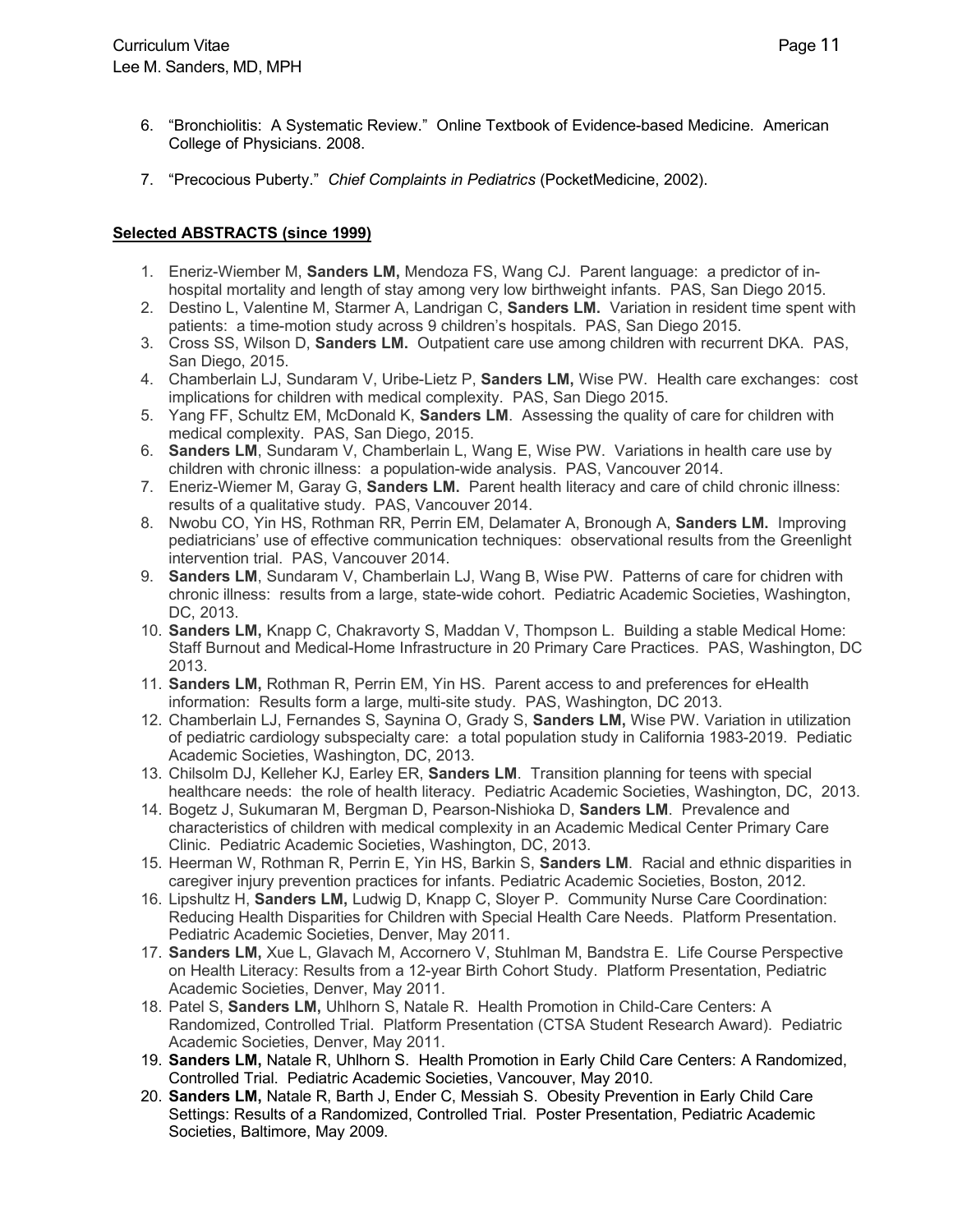- 21. **Sanders LM,** Natale R, Uhlhord S, Hopkins J, Enders C.Health Promotion Activities in Early Child Care Centers: Results of a Controlled Trial. Oral Presentation, Pediatric Academic Societies, Baltimore, May 2009.
- 22. Gordon K, **Sanders LM,** Dunn L, Ross K, Sein J, Finley A, Brosco J. Caregiver Understanding of Expanded Newborn Screening.Poster Presentation, Pediatric Academic Societies, Baltimore, May 2009.
- 23. **Sanders LM,** Natale R, Barth J, Ender C, Messiah S. Obesity Prevention in Early Child Care Settings: Results of a Randomized, Controlled Trial.Poster Presentation, Pediatric Academic Societies, Baltimore, May 2009.
- 24. Lokker N, **Sanders LM,** Perrin E, Kumar D, Finkle J, Franco V. Choi L, Rothman R. Parental Misinterpretations of Over-the-Counter Pediatric Cough and Cold Medication Labels. Academic Pediatric Association Presidential Plenary, Honolulu May 2008.
- 25. **Sanders LM,** Federico S, Glusman, Bayldon B, Abrams MA, Dreyer B, Cull W, O'Connor K. Pediatricians Reported Use of Enhanced Communication Techniques: Results of a the AAP Periodic Survey, Pediatric Academic Societies Meeting, Honolulu, May 2008.
- 26. **Sanders LM,** Rothman R, Franco V, Lopez F, Sanchez J, Delamater A. Low Parent Health Literacy is Associated with Poor Glycemic Control in Children with Type 1 Diabetes Mellitus. Pediatric Academic Societies Meeting, Honolulu, May 2008.
- **27.** Palmer L, Howell E, **Sanders LM,** Deckard G, Edwards C. Learning From a Community-based Evaluation: The HealthConnect in our Community Evaluation Experience. American Evaluation Association Meeting, Baltimore, Nov. 8, 2007.
- 28. Brosco JP, **Sanders LM,** Seider MI, Dunn AC. Adverse Medical Outcomes of Universal Newborn Screening Programs. Poster Presentation, Pediatric Academic Societies, May 2007.
- 29. **Sanders LM,** Federico S, Abrams MA, Dreyer B, Cull W, Ohone-Frempong J, Davis T. Readability and Suitability of Enrollment Forms for the State Children's Health Insurance Program. APA Presidential Plenary Presentation, Pediatric Academic Societies, May 2007.
- 30. **Sanders LM,** Shone LP, Conn KM, Fagnano M, Halterman JS. Parent Depression and Low Health Literacy: Risk Factors for Child Health Disparities? Poster Presentation, Pediatric Academic Societies, May 2007.
- 31. Shone LP, **Sanders LM,** Conn KM, Tajon RS, Halterman JS. The Role of Health Literacy in Child Asthma Care. Platform Presentation, Pediatric Academic Societies, May 2007.
- 32. Kumar D, **Sanders LM,** Lokker N, Patterson B, Gunn V, Miller M, Perrin E, Rothman R. Validation of a New Measure of Parent Health Literacy: The Pediatric Health Activities Test (PHAT). Poster Presentation, Pediatric Academic Societies, May 2007.
- 33. **Sanders LM**, Halterman JS, Montes G. The Relationship between Maternal English Proficiency and Infant Health: Results from a National Longitudinal Study. Platform Presentation. Pediatric Academic Societies. April 30, 2006.
- 34. **Sanders LM**, Ahmed F. Maternal Health Literacy: A Moderator of Infant Health Disparities?. Platform Presentation. Pediatric Academic Societies. May 1, 2006.
- 35. Mirza M, **Sanders LM**, Belkowitz J, Brito A. Medical Student Proficiency in Pediatric Clinical Skills: Efficacy of a Mobile Clinic Experience. Poster. Pediatric Academic Societies. May 1, 2006.
- 36. **Sanders LM**, Wilkinson J, Thompson V. Caregivers with low health literacy: a new risk factor for disparities in child healthcare utilization? Platform Presentation. Pediatric Academic Societies, Washington, DC, May 14, 2005.
- 37. **Sanders LM**, Lewis J, Brosco JP. Low caregiver health literacy: a risk factor for child access to a medical home. Poster.Pediatric Academic Societies, Washington, DC, May 17, 2005.
- 38. **Sanders LM**, , Xue L, Stuhlman MW, Glavach M, and Bandstra E. Adolescent health literacy and its relationship to caregiver health literacy. Poster. Pediatric Academic Societies, Washington, DC, May 16, 2005.
- 39. **Sanders LM,** Kramer RE, McGoogan KE, Egbo CJ, Hassen L, Wilkinson J. Maternal perceptions of child weight and health: a community-based study of child care centers. Submitted for publication. April 2005.
- 40. **Sanders LM**, Brosco JP, Lewis J, Dunn A, Kramer R. Caregiver and staff perceptions of obesity in a rural/urban network of child care centers. Poster. Pediatric Academic Societies, Washington, DC, May 17, 2005.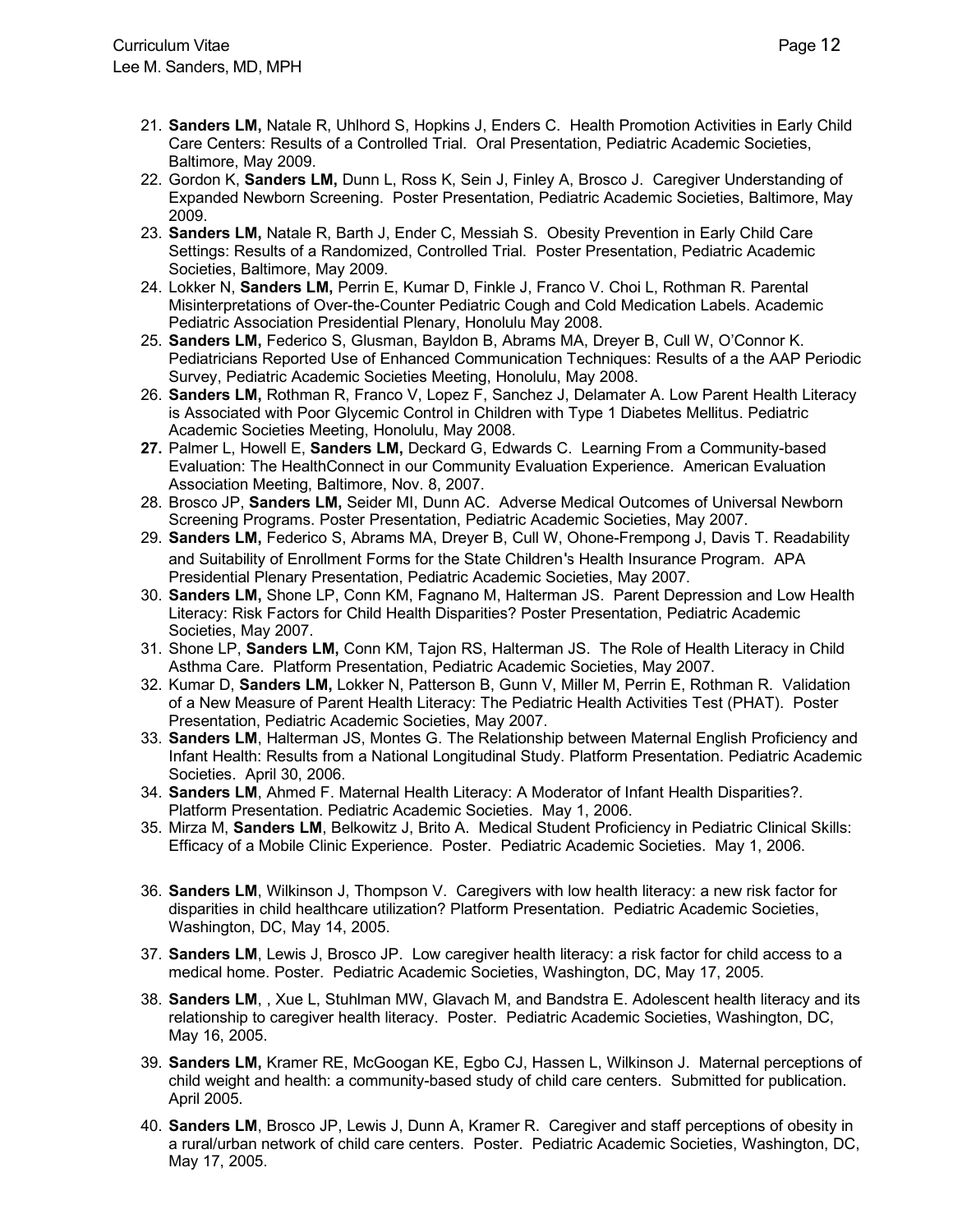- 41. Schwartz K, Marlowe M, **Sanders LM.** The "report-card" effect on the incidence of child abuse. Poster. Pediatric Academic Societies, Washington, DC, May 2005.
- 42. Gambon T, Fisher M, **Sanders LM**. Access to care for low-income families in Miami. Poster. Pediatric Academic Societies, Washington, DC, May 2005.
- 43. Cantwell P, **Sanders LM**, Frankfurt J, Pickett J, Lage O. First aid awareness in the school setting. Poster. American Academy of Pediatrics Annual Meeting, San Francisco, CA, October 2004.
- 44. Forster LQ, Capote-Dishaw J, Ceballos S, **Sanders LM**. Predictors of Breastfeeding and Postpartum depression among Latina women. Poster. International Academy of Breastfeeding Medicine, Orlando, FL, October 2004.
- 45. Hassen L, Egbo O, Kramer R, **Sanders LM**. Maternal perception of preschool obesity. Platform presentation, "Resident Advocacy SIG." Pediatric Academic Societies. San Francisco, May 2004.
- 46. **Sanders LM**, Zacur G. Parent Health Literacy: A Predictor of Child Healthcare Utilization. Platform Presentation. Pediatric Academic Societies Annual Meeting, Seattle, WA, May 6, 2003.
- 47. Sanders LM, Haecker T, Klass P. Number of Children's Books in the Home: An Indicator of Inadequate Adult Health Literacy. Platform Presentation.Pediatric Academic Societies Annual Meeting, Seattle, WA, May 3, 2003.
- 48. Chamberlain, L, **Sanders LM**, Takayama J. Advocacy Training: What Do The Residents Think? A Qualitative Analysis. Pediatric Academic Societies Annual Meeting, Seattle, WA, May 3, 2003.
- 50. **Sanders LM**. Parent literacy skills in multi-cultural, urban pediatric clinics. Reach Out and Read National Conference, Boston, MA, May 31, 2002.
- 51. Fisher ML, **Sanders LM**, Grus C, Brosco JP. Linking Health Care to Child Care: a Pediatric Resident Health Consultant Program. Pediatric Academic Societies Annual Meeting, Baltimore, MD, May 3-7, 2002.
- 52. Laufer M, **Sanders LM**. Prevalence of Tuberculin Reactivity in BCG Recipients versus non-BCG Recipients. Pediatric Academic Societies Annual Meeting, Baltimore, MD, May 3-7, 2002.
- 53. Lisa J. Chamberlain, Lynne C. Huffman, Stephen Shochet, **Lee M. Sanders**, Theodore C. Sectish, Fernando S. Mendoza, John I. Takayama. Impact of Child Advocacy Training on Pediatric Resides. Pediatric Academic Societies Annual Meeting, Baltimore, MD, May 3-7, 2002.
- 54. **Sanders LM**. "Asthma Management Self Efficacy: Validation of a New Assessment Tool for Asthma Educators." Abstract. Ambulatory Pediatric Association, Baltimore, MD, April 30, 2001.
- 55. **Sanders LM**, Heilman E, Hardy K, Mendoza F. "An Asthma Videogame: A Randomized, Controlled Trial Among Hospitalized Children." Abstract. Ambulatory Pediatric Association, Baltimore, MD, May 1, 2001.
- 56. Orr, J. E., Baker, S., Schirling, E., **Sanders LM,** Huffman, L., & Mendoza, F. (2001). A Book a Day Keeps the Doctor Away: A Look at the Implementation and Effects of Reach Out and Read, a Pediatric Clinic-based Early Literacy Promotion Program. Resources in Education
- 57. **Sanders LM.** "Is there a Causal Relationship between Asthma and Depression?" Oral Presentation. American Public Health Association, Boston, MA, November, 2000.
- 58. **Sanders LM**. "Is Asthma Really a Risk Factor for Depression?: A Cohort Analysis of the National Longitudinal Survey of Youth." Abstract. Ambulatory Pediatric Association, Boston, MA, May 14, 2000.
- 59. **Sanders LM**. "Impact of pediatricians' promotion of early literacy on book-sharing activities among first-generation Latina immigrant mothers." Oral Presentation. Western Ambulatory Pedatric Association, January 30, 1999.
- 60. **Sanders LM**. "Impact of pediatricians' promotion of early literacy among Latina immigrant families." Abstract. Ambulatory Pediatric Association, San Francisco, CA, May 3, 1999.

## **EDITORIAL:**

- 1. AAP Course Co-director, PediaLink, "Health Literacy" 2006 2008
- 2. Contributing Editor. *Practical Pediatric Pearls* (Oakstone Publishing, 2004-2007).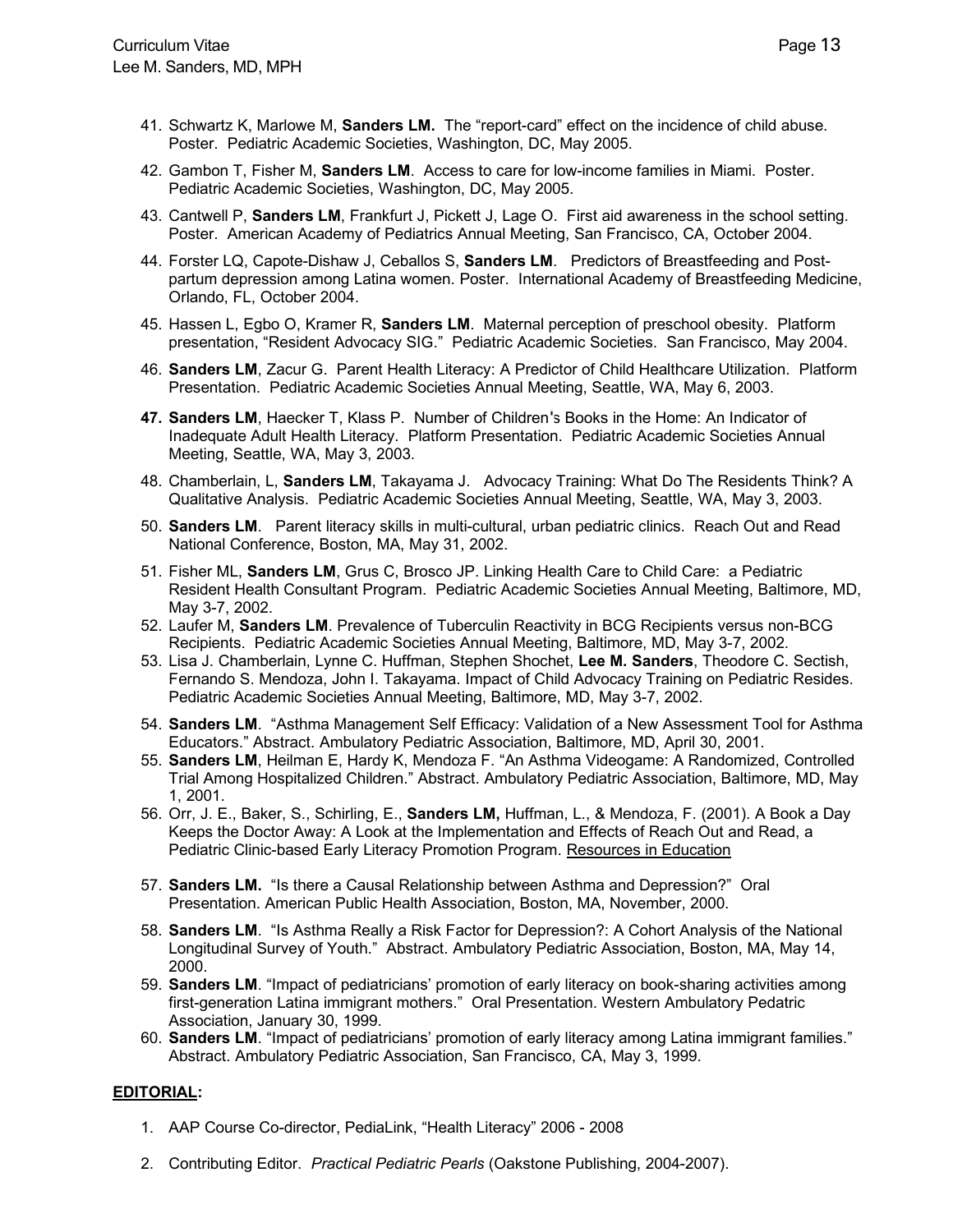3. Ad hoc, peer-reviewed journals and publications **Pediatrics** JAMA Pediatrics Pediatrics in Review Journal of Ambulatory Pediatric Association Journal of Adolescent Health ePocrates

## **EXTRAMURAL SUPPORT:**

NCI 7/01/15-6/30/19 "Collaborative Research: Goal-Centered Information Sharing: Smart Agents for More Effective Health Care" Role: Principal Investigator

California Health Care Foundation / DHCS 11/21/14-12/31/16 "Analytic Guidance the California Children's Services (CCS) Program" Role: Principal Investigator

Food and Drug Administration (FDA) 4/01/15-3/31/16 "Safer Labeling of Pediatric Medications: Reducing Literacy-related Health Disparities among Chronically Ill Adolescents" Role: Principal Investigator

2R01HD059794 – 06 1/1/13 – 12/31/18 "Cohort Study: Addressing Health Literacy and Numeracy to Prevent Childhood Obesity" Role: Principal Investigator

NHLBI U01 9/1/10 – 8/30/17 "Clinic, Family and Community Collaboration to Treat Overweight and Obese Children" Role: Co-investigator

R01 HD070864-01A1 7/1/12-6/30/16 "Promoting Safe Use of Pediatric Liquid Medications: A Health Literacy Approach" Role: Co-Investigator

R01MD007160-02 9/1/10 – 8/30/17 "Health Literacy Disparities and Transition in Teens with Special Healthcare Needs" Role: Co-Investigator

HHSA290201200003I 8/01/14-7/31/17 "Development of the AHRQ Quality Indicators" Role: Pediatric Advisor

COMPLETED California Health Care Foundation **4/1/13** – 1/31/15 "Creating an Evidence Base for Reforming the California Children's Services (CCS) Program" Role: Co-Investigator

R01HD059794-02 1/1/09 – 12/31/13 "Addressing Health Literacy and Numeracy to Prevent Childhood Obesity" Role: Principal Investigator

HHSN275200800002C 10/1/2010 – 3/31/2012 "Measuring Child Health Disparities: Health Literacy, Discrimination and Health Services" Role: Co-Investigator

1U54 CA153705-01 7/1/2010 – 6/30/2011 "Community Network Programs (CNP) - Centers for Reducing Cancer Disparities"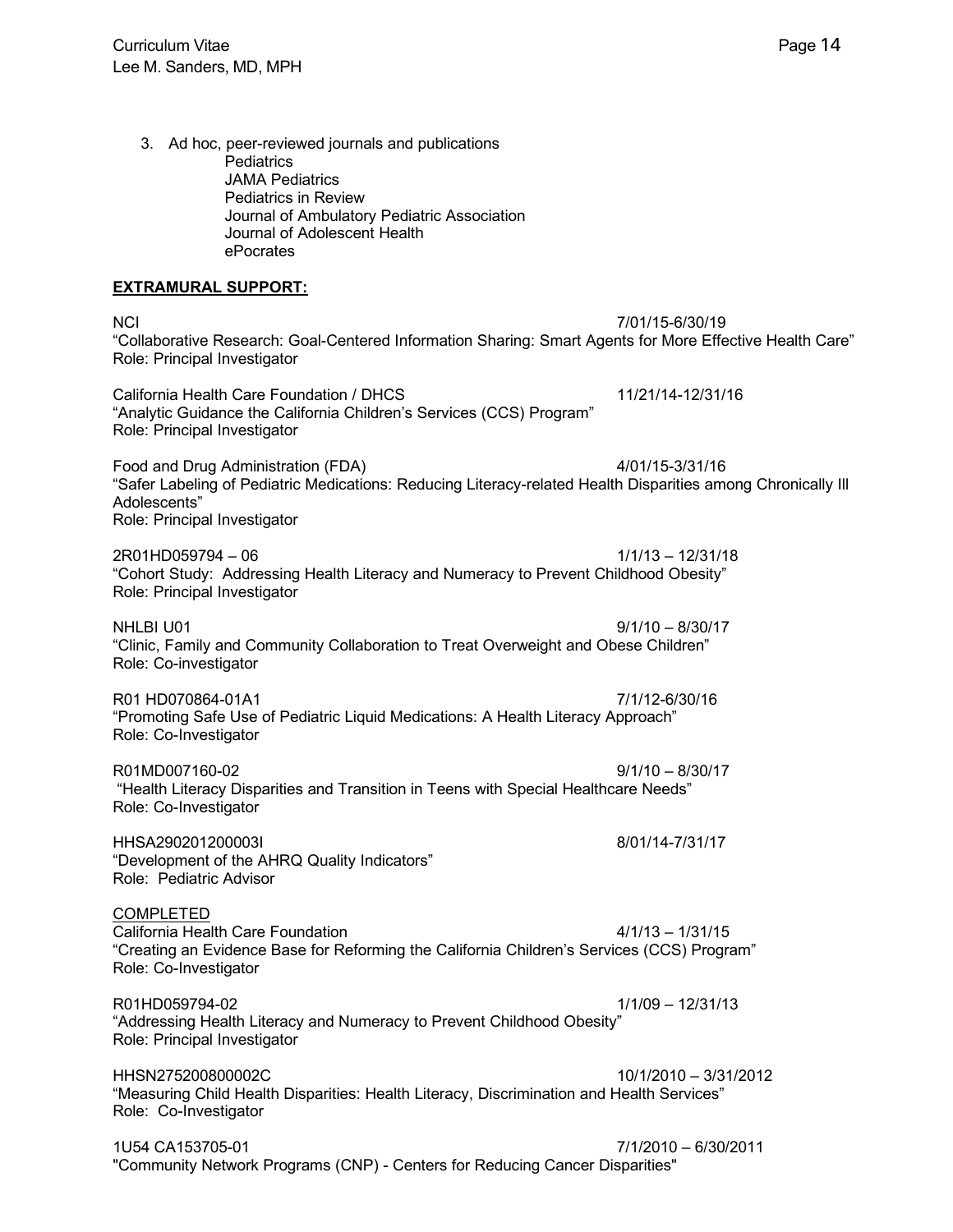| USDA 2010-85215-20668<br>"Healthy Caregivers-Healthy Children: Targeting the Nutritional Gatekeeper to Achieve Behavior Change<br>Among Low-Income Caregivers & Children"<br>Role: Co-Investigator | 4/1/2010 - 3/31/2013    |
|----------------------------------------------------------------------------------------------------------------------------------------------------------------------------------------------------|-------------------------|
| <b>CDC Community Dissemination Grant</b><br>"Communities Putting Prevention to Work"<br>Role: Co-Investigator                                                                                      | $6/1/2010 - 3/18/2012$  |
| CCCDA-09-216-01 (American Cancer Society)<br>"Effectively Communicating Mammography Results to Underserved Women"<br>Role: Co-Investigator                                                         | 7/1/2009 - 6/30/2012    |
| <b>Health Foundation of South Florida</b><br>"Healthy Options: Effectiveness of a WIC Voucher Program in an Urban Farmer's Market"<br>Role: Principal Investigator                                 | 7/01/2010 -8/30/2011    |
| Miami-Dade Children's Trust<br>"Jump Start: An Early Learning Center Enhancement Model"<br>Role: Principal Investigator                                                                            | 10/01/2007 - 10/31/2010 |
| <b>Arsht Foundation</b><br>"Expanded Newborn Screening for a Low-Literacy Community"<br>Role: Principal Investigator                                                                               | 7/1/2007 - 6/30/2009    |
| The Berkman Trust<br>"Quality Improvement for the Reach Out and Read Program"<br>Role: Co-Investigator                                                                                             | $6/1/2007 - 5/31/2009$  |
| Medical Futures Grant (Pfizer)<br>"Infant Health and Maternal Literacy"<br>Role: Principal Investigator                                                                                            | $2004 - 2006$           |
| Robert Wood Johnson Foundation<br>"Impact of Parent Health Literacy on Child Health"<br>Role: Principal Investigator                                                                               | 2003-2007               |
| Anne E. Dyson Foundation<br>"Community Pediatrics Training Initiative"<br>Role: Co-Investigator                                                                                                    | 2002-2007               |
| L.S. Packard Children's Hospital<br>"Children's Hospital Asthma Study"<br>Role: Co-Investigator                                                                                                    | 1998-2000               |
| David and Lucile Packard Foundation<br>"Stanford Reach Out and Read: Early Literacy among Immigrant Families"<br>Role: Co-Investigator                                                             | 1997-2000               |

## **TEACHING (since 1999):**

Course Director, "Social Medicine Pathway of Scholarly Emphasis," University of Miami Miller School of Medicine, 2007 – Present.

Course Director. "Pediatric Advocacy Module ." University of Miami / Jackson Memorial Hospital Pediatric Residency Program. 2001 – Present.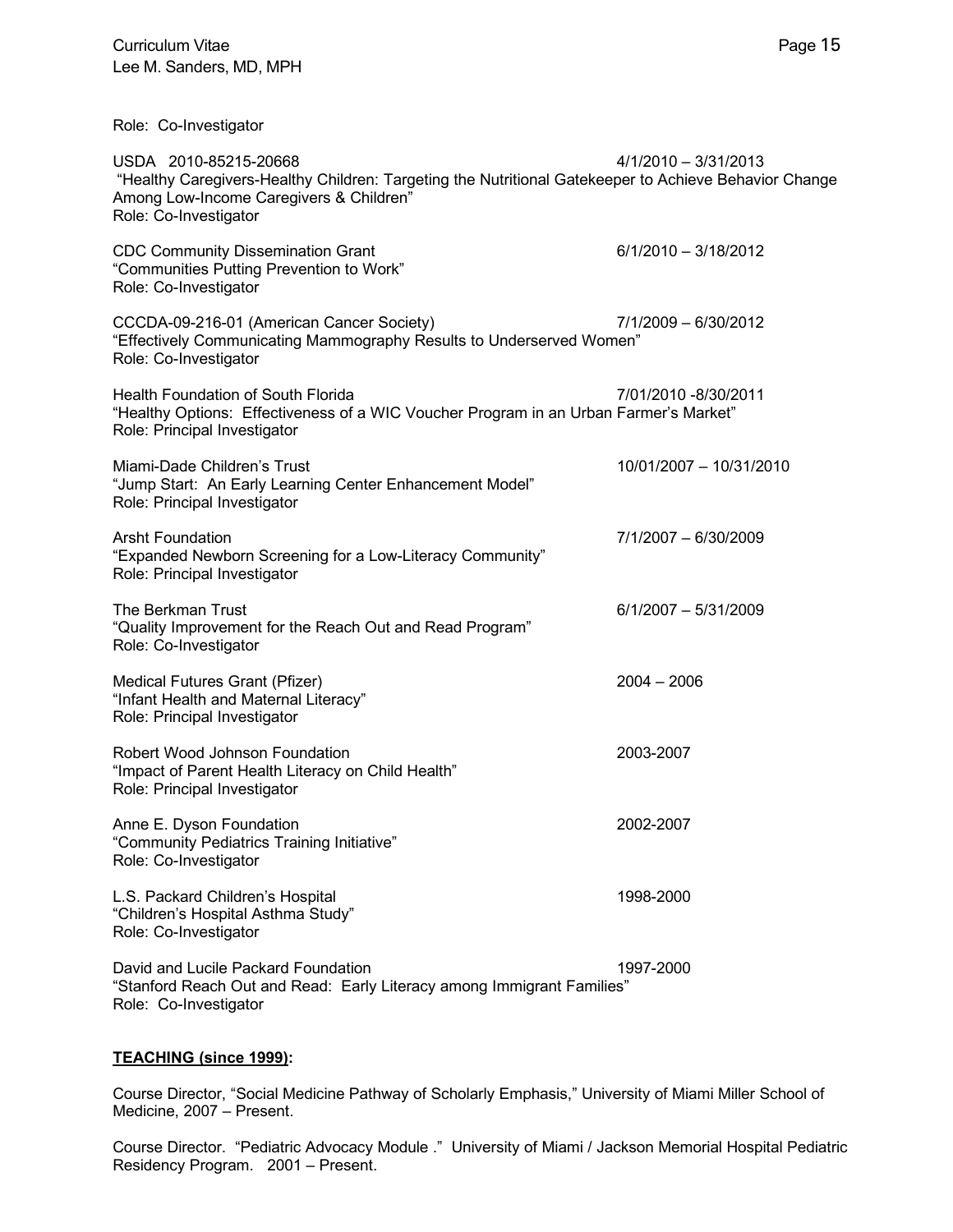Course Director. "Pediatric Advocacy Rotation." University of Miami / Jackson Memorial Hospital Pediatric Residency Program. 2001 – Present.

Course Co-Director. "Evidence-based Pediatrics." (Lecture Series and Monthly Seminar.) University of Miami / Jackson Memorial Hospital Pediatric Residency Program. 2004 - 2008.

Course Instructor/Facilitator. Problem-based Learning Curriculum. University of Miami-School of Medicine. 2003 - Present.

Lecturer, "Social Determinants of Health: A Life Course Perspective," Doctoring Course, University of Miami Miller School of Medicine, 2009 – Present.

Lecturer, "Health Literacy," Doctoring Course, University of Miami Miller School of Medicine, 2006 – Present.

Lecturer, "Pediatric History and Clinical Exam," Doctoring Course, University of Miami Miller School of Medicine, 2006 – Present.

Lecturer. "Informed Consent in Pediatrics." University of Miami-School of Medicine. Second-Year Medical Students. August 2002.

Lecture Series. "Principles of Pediatric Advocacy." A Seminar for Pediatric Residents. July 2002.

Seminar Leader. "Clinical Epidemiology." University of Miami School of Medicine. 2002-Present.

Seminar Leader. "Pediatric Psychology." A course for Freshman Medical Students. University of Miami School of Medicine. Feb.-April 2002, Nov. 2003.

Seminar Leader. "Bioethics." University of Miami School of Medicine. 2002 – 2011.

Lecturer. "Rights of Children." Medical Ethics, Law and Social Policy. A course for Freshman Medical Students. University of Miami, March 15, 2001.

Course Lecture. "The Normal Newborn." For Medical Student Curriculum, Stanford University School of Medicine, April 25, 2000.

Course Lecture. "Hospital Management of Pediatric Asthma." For "Asthma: New In-Roads," a Continuing Nursing Education symposium, Stanford University Hospital, April 27, 1999.

## INVITED LECTURES AND SYMPOSIA (since 1999):

Keynote Address. "Health Literacy and Chronic Illness: Opportunities for Inter-Professional Partnerships," Society for Pediatric Psychology, Atlanta, GA 2016.

Keynote Address. "Health Literacy and Pediatrics," Oregon Health Sciences University, Portland, OR 2016.

Featured Speaker. "Health Literacy in Primary Care," International Conference on Communication in Health, New Orleans, LA, 2015.

"Addressing Health Literacy in Pediatric Settings: Opportunities for Quality Improvement," American Academy of Pediatrics (AAP), National Conference and Exhibition, Washington, DC 2015.

"Protecting Children with Serious Chronic Illness: Population Science and Public Policy," Morrison Institute for Population and Resource Studies, Stanford University 2014.

"Protecting Children with Serious Chronic Illness: User-Driven Analysis of the CCS Program." California Children's Hospital Association, September 2013.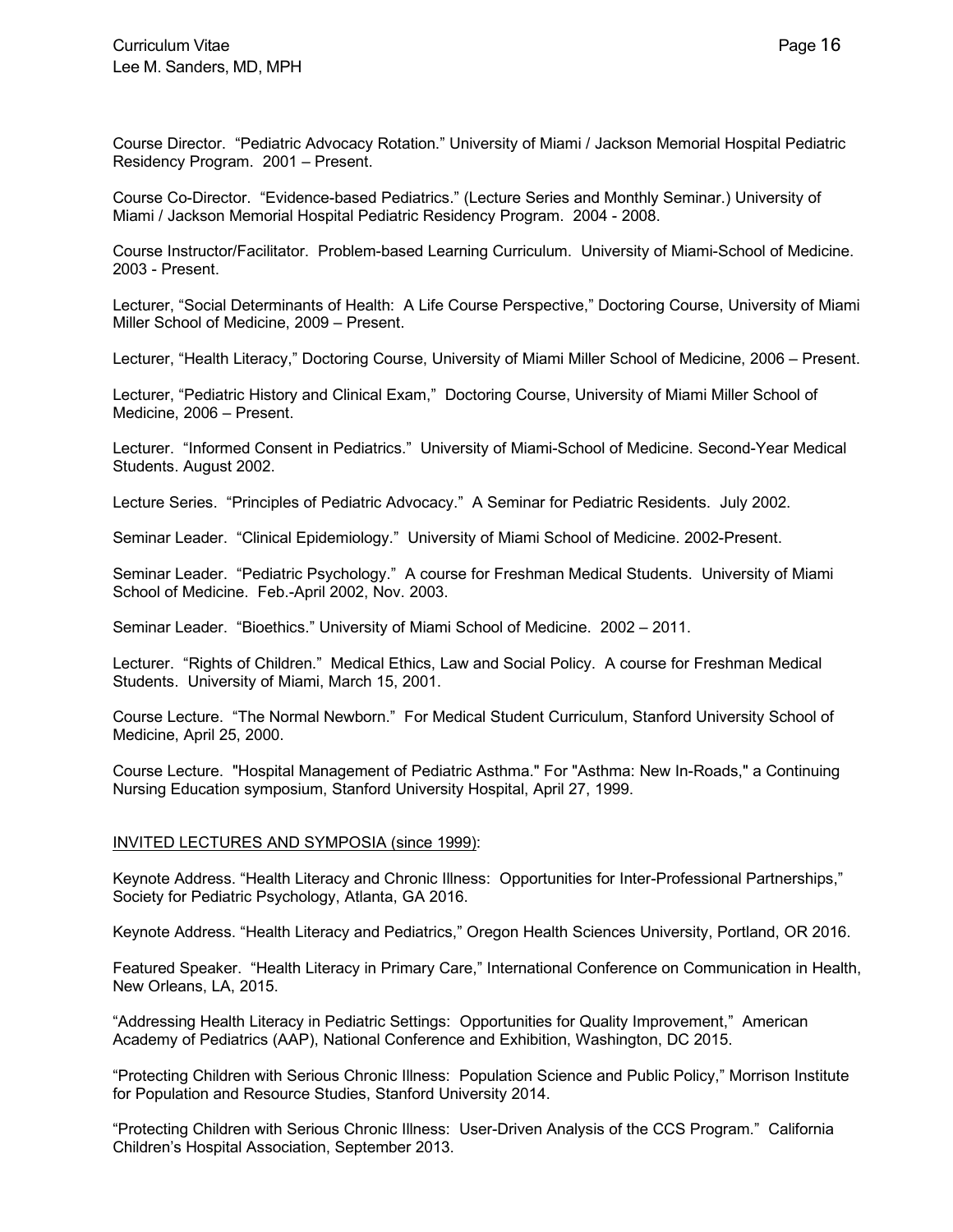"Health Literacy: Implications for Native American Communities." National Association of American Indian Physicians, August 2013.

PAS Mini Course. "Health Disparities Research: Measuring Health Literecy." Pediatric Academic Societies Meeting, Washington, DC, 2013.

Grand Rounds. "Health Literacy: A Social Determinant of Child Health Outcomes?" Lucile Packard Children's Hospital at Stanford, June 2012.

Workshop Leader. "Measuring Child Health Disparities." Pediatric Academic Societies, Vancouver, Canada 2012.

"Medical Home: Practical Tools to Improve Care for Children with Special Health Care Needs." PriMed CME Conference, Harvard Medical School, Ft. Lauderdale, February 2011.

Grand Rounds. "Literacy: A Mechanism for Child Health Disparities," University of Texas Southwestern. Dallas, February 2009.

"Top Ten Stories of 2007 in Primary Care Pediatrics." PriMed CME Conference, Harvard Medical School, Ft. Lauderdale, FL, February 9, 2008.

"Top 10 Primary Care Pediatrics Articles of 2007." Massachusetts General Hospital Annual CME Meeting, Boston, MA, December 4-5, 2007.

"Health Literacy." PriMed CME Conference, Harvard Medical School, Ft. Lauderdale, FL, February 2007.

"Promoting Early Childhood Literacy: A Routine Part of Pediatric Care." Multiple Community Sessions (3-6 trainings per year) for Pediatricians, Family Practitioners, and Nurse Practitioners. 1999-Present. Santa Clara, CA; Miami, FL; Ft. Lauderdale, FL; Tampa, FL; Boynton, Beach, FL.

"Evaluating Resident Competencies in Community Pediatrics." Pediatric Academic Societies Meetings, Washington, DC, May 15, 2005.

"Patients who Can't Read: Ethical Implications for Modern Medicine." Florida Bioethics Conference, Miami, FL, March 8, 2005.

Panelist. "Racism in Medicine." University of Miami School of Medicine, Medical Student Conference, Miami, FL, March 2005.

"Family Adherence to Asthma Management Guidelines." Pri-Med Conference (Primary Medicine Today, a University of Miami and Harvard Medical School Symposium). Ft. Lauderdale, FL. March 2002, March 2003, and February 2005.

Grand Rounds. "From Bedside to Neighborhood: Pediatrician as Child Advocate." Miami Children's Hospital, Miami, FL, May 21, 2004.

"Preventing Obesity in the Preschool Setting." Florida Department of Health, Leadership Meeting. Miami, FL, May 20, 2004.

"Teaching Residents about Early Literacy." Pediatric Academic Societies and Reach Out and Read, San Francisco, April 30, 2004; Washington, DC, May 13, 2005.

"Health Literacy: Activating Health Care Consumers." *Building Bridges Conference: Research on the Cutting Edge, Adopting Evidence for the Real World.* Sponsored by America's Health Insurance Plans (AAHP-HIAA), Agency for Healthcare Research and Quality (AHRQ) and Centers for Disease Control and Prevention (CDC), Washington, DC, April 2, 2004.

"Preventing Obesity in the Preschool Setting." Miami-Dade Community Action Agency/Head Start Conference, Miami, FL, April 2, 2004.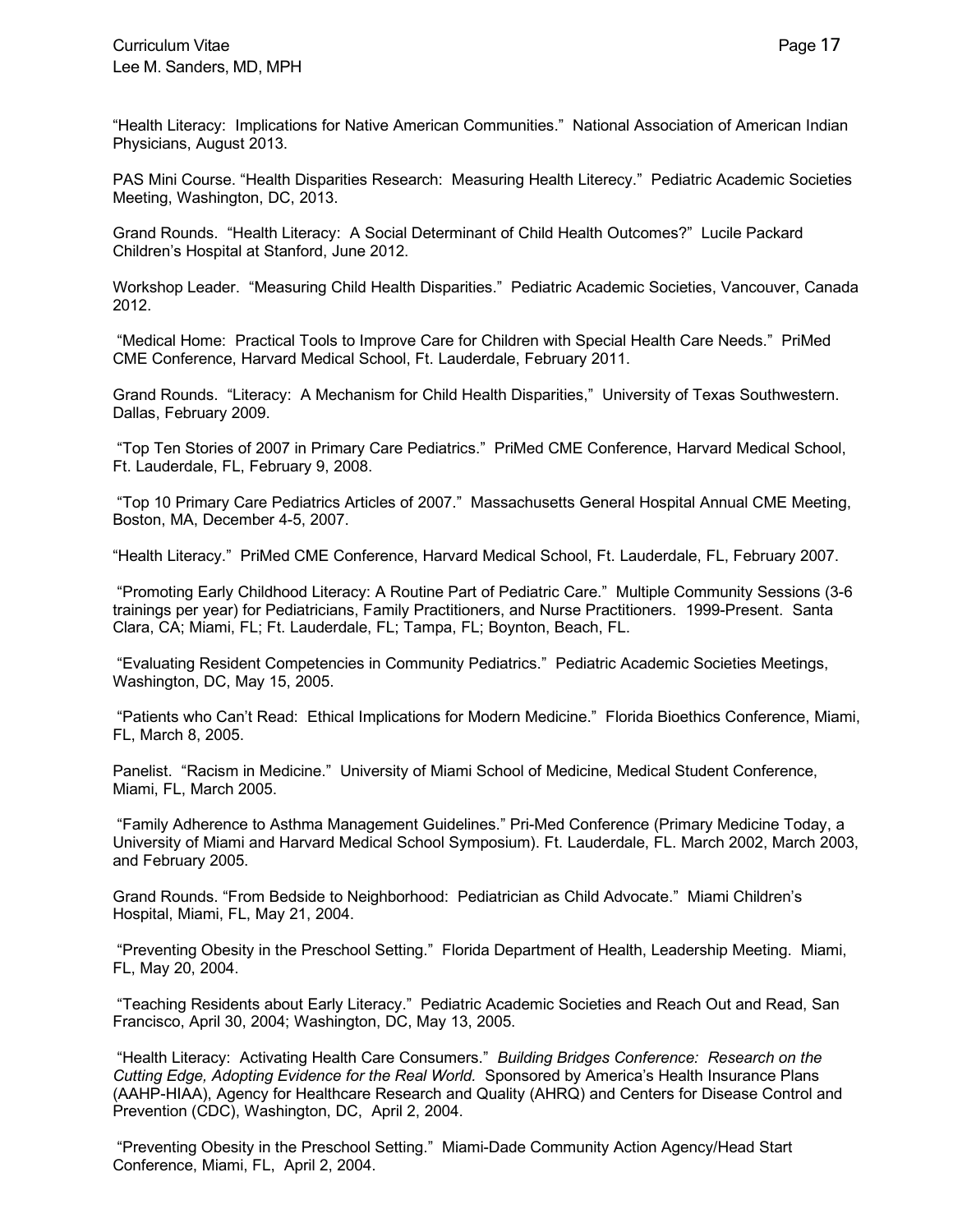"Pediatric Obesity and Its Impact on Health Professionals Working with Children and Families." Florida Children's Forum. March 9, 2004.

Grand Rounds. "Prescribing Books to Children." San Francisco General Hospital, August 3, 1999.

## **MENTORSHIP (since 1999)**

#### **PhD Dissertations**

Nicole Hebron, Ph.D. Candidate in Epidemiology. "Obesity and Community-based Interventions." Summer 2006.

Anna Maria Patino, Ph.D. Dissertation: "Factors predictive of insulin resistance syndrome in Hispanic children," July 2003.

| <b>Post-graduate Fellows</b> |  |
|------------------------------|--|
|                              |  |

|               |                                          | <b>Subspecialty</b>       | <b>Years</b> | <b>Current</b>  |
|---------------|------------------------------------------|---------------------------|--------------|-----------------|
|               | <b>Project</b>                           |                           |              | <b>Position</b> |
|               |                                          | Pediatric                 | $2011 -$     | Asst Prof.      |
| Buu M         | Mortality disparities in cystic fibrosis | pulmonology               | 2013         |                 |
|               | Addressing language disparities for      | General pediatrics        | $2011 -$     | Community       |
| Eneriz-Wiemer | parents of children with special health  |                           | 2014         | physician       |
| м             | care needs                               |                           |              |                 |
|               | Improving physician training in the care | <b>General Pediatrics</b> | $2011 -$     | Asst. Prof.     |
| Bogetz J      | of children with medical complexity      |                           | 2013         |                 |
|               | Improving transitions for adolescents    | Pediatric                 | $2012 -$     | Asst. Prof.     |
| Bensen R      | and young adults with chronic illness    | gastroenterology          | 2014         |                 |
|               | Shared decision making and mHealth       | Pediatric hospital        | $2013 -$     | Asst. Prof.     |
|               | supports for children with medical       | medicine                  | 2016         |                 |
| Lin J         | complexity                               |                           |              |                 |
|               | Improving end-of-life care for           | Pediatric                 | $2013 -$     | Fellow          |
|               | adolescents and young adults with        | hematology                | 2015         |                 |
| Johnston E    | cancer                                   | oncology                  |              |                 |
|               |                                          | Pediatric                 | $2013 -$     | Fellow          |
|               | Improving transitions for adolescents    | hematology                | 2015         |                 |
| Alvarez E     | and young adults with cancer             | oncology                  |              |                 |
| Berquist-     | Improving medical home access for        | Pediatric                 | $2015 -$     | Fellow          |
| McKenzie R    | adolescents and young adults             | gastroenterology          | 2016         |                 |

## **Medical Residents**

|               | <b>Project</b>                         | <b>Community Partner</b> | Years  |
|---------------|----------------------------------------|--------------------------|--------|
|               |                                        | Project Ayuda, Happy     | 2002-3 |
| Egbo C,       | Maternal perceptions of childhood      | Kids (4 subsidized       |        |
| Hassen L      | obesity                                | child care centers)      |        |
| Capote-       | Breastfeeding and Post-partum          | Abriendo Puertas         | 2002-3 |
| Dishaw J      | depression among Latina immigrants     |                          |        |
| Floyd M       | KidCare Health Insurance Outreach      | Ludlum Middle School     | 2003-4 |
|               |                                        | <b>COPE North High</b>   | 2003-4 |
| Sacharow S    | <b>Teaching Genetics to Teen Moms</b>  | School                   |        |
|               |                                        | Autism Society of        | 2003-4 |
| Sacharow S    | <b>Autism Education for Physicians</b> | America                  |        |
|               |                                        | Project Ayuda, Happy     | 2003-4 |
| Silverberg I, |                                        | Kids (4 subsidized       |        |
| Glaser L      | <b>Child Care Consultants</b>          | child care centers)      |        |
| Eidson M      | <b>Report Cards and Child Abuse</b>    | Department of            | 2003-4 |